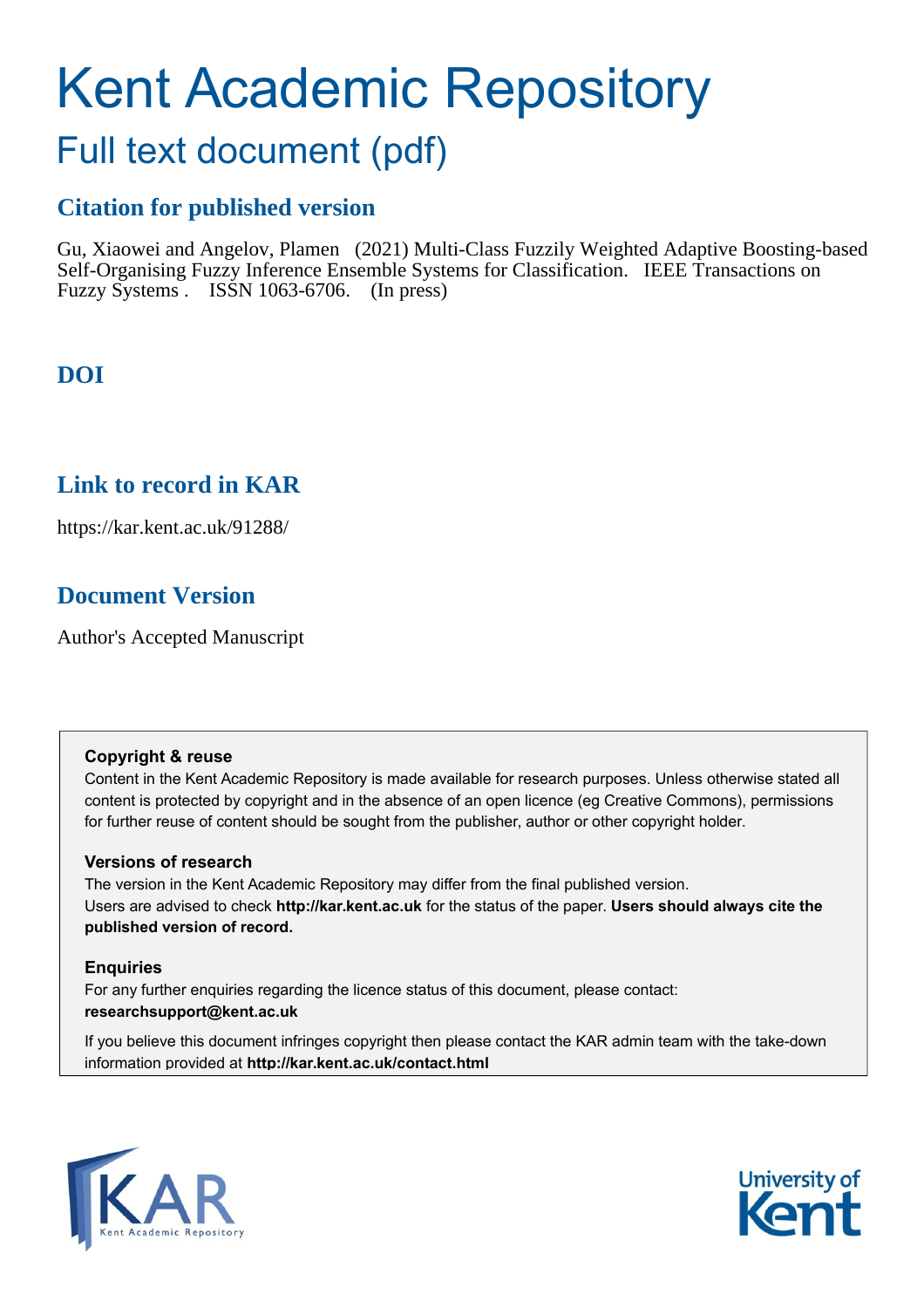# Multi-Class Fuzzily Weighted Adaptive Boosting-based Self-Organising Fuzzy Inference Ensemble Systems for Classification

Xiaowei Gu and Plamen P Angelov, *Fellow, IEEE*

*Abstract*—Adaptive boosting (AdaBoost) is a widely used technique to construct a stronger ensemble classifier by combining a set of weaker ones. Zero-order fuzzy inference systems (FISs) are very powerful prototype-based predictive models for classification, offering both great prediction precision and high user-interpretability. However, the use of zero-order FISs as base classifiers in AdaBoost has not been explored yet. To bridge the gap, in this paper, a novel multi-class fuzzily weighted AdaBoost (FWAdaBoost)-based ensemble system with self-organising fuzzy inference system (SOFIS) as the ensemble component is proposed. To better incorporate SOFIS, FWAdaBoost utilises the confidence scores produced by SOFIS in both sample weight updating and ensemble output generation, resulting in more accurate classification boundaries and greater prediction precision. Numerical examples on a wide range of benchmark classification problems demonstrate the efficacy of the proposed approach.

*Index Terms*—AdaBoost, ensemble classifier, fuzzy inference system, multi-class classification.

#### I. INTRODUCTION

**EXEMBLE** learning  $[1]$ – $[3]$  is a powerful scheme aim-<br>ing to construct a stronger classifier by merging many ing to construct a stronger classifier by merging many individual weaker classifiers. As an important topic in machine learning, it has been widely researched and successfully applied in many real-world applications such as image segmentation [4], face recognition [5], pattern analysis [6], data stream mining [7], etc.

Currently, bagging [8], [9] and boosting [10], [11] are the two mainstream methods for constructing ensemble classifiers [12]. Bagging is a parallel ensemble learning method, short for bootstrap aggregation. It firstly samples a standard training set with replacement into multiple subsets, each of which is used for training one base classifier. The obtained base classifiers are then combined by majority voting. In contrast, boosting trains a series of base classifiers consecutively with various distributed training data such that each base classifier complements its predecessors. The learned base classifiers are then combined by weighted majority voting with more weights given to the ones that perform better on training set. Therefore, boosting gives more focus to harder samples and can effectively reduce classification bias, leading to stronger

P. Angelov is with the School of Computing and Communications, Lancaster University, Lancaster, LA1 4WA, UK. email: p.angelov@lancaster.ac.uk.

*Corresponding author: Xiaowei Gu*

generalisation capability and greater classification precision [12]–[14].

Adaptive boosting (AdaBoost) is one of the most widely used boosting methods [10], [12], [15] at present. The main advantage of AdaBoost over alternative boosting methods is its ability to maximise the classification margins, providing good generalisation [16]. To further improve the performance and robustness of AdaBoost, there have been many famous variants introduced. For example, a generalised version of AdaBoost called Real AdaBoost (ReAdaBoost) is presented in [15], [17] by involving prediction confidences in weight updating. A variant of ReAdaBoost called Parameterised AdaBoost (PAdaBoost) is proposed in [18]. This variant employs a weight updating strategy designed to penalise the misclassification of already correctly classified samples, which effectively increases the classification margins. Another version of ReAdaBoost named Gentle AdaBoost (GAdaBoost) is presented in [17] by leveraging adaptive Newton steps to minimise the training loss. Empirical studies show that GAdaBoost outperforms ReAdaBoost in noisy environments. To reduce overfitting, Modest AdaBoost (MAdaBoost) [19] is designed to focus more on training samples with lowest classification margin by decreasing the contributions of base classifiers that perform well on easy training samples only. As a result, MAdaBoost demonstrates better performance than ReAdaBoost and GAdaBoost. AveBoost2 [20] effectively prevents the weights of noisy samples from getting excessively large and mitigates the overfitting problem by averaging the training sample weights of current boosting iteration and previous iterations. FloatBoost is introduced in [21] to achieve the minimum classification errors through utilization of a backtrack mechanism. The backtrack mechanism removes these base classifiers that do not improve the overall classification precision each time when a new base classifier is added to the ensemble. Noise-detection AdaBoost (NDAdaBoost) improves the robustness of AdaBoost to noisy data by utilizing a noisedetection based loss function to adjust the weight distribution at each iteration [22]. In this way, the base classifiers are more focused on these misclassified noisy samples and correctly classified non-noisy samples. Robust AdaBoost (RoAdaBoost) [23] is developed using the majorisation-minimisation principle. Based on the truncated loss functions, this algorithm can reduce the impact of outliers and construct more sparse predictive models with improved prediction accuracy and variable selection. In addition, many variants of AdaBoost have been introduced for solving multi-class classification

X. Gu is with the School of Computing, University of Kent, Canterbury, CT2 7NZ, UK. email: X.Gu@kent.ac.uk.

Manuscript received XXXX XX, 2021; revised XXXX XX, 2021.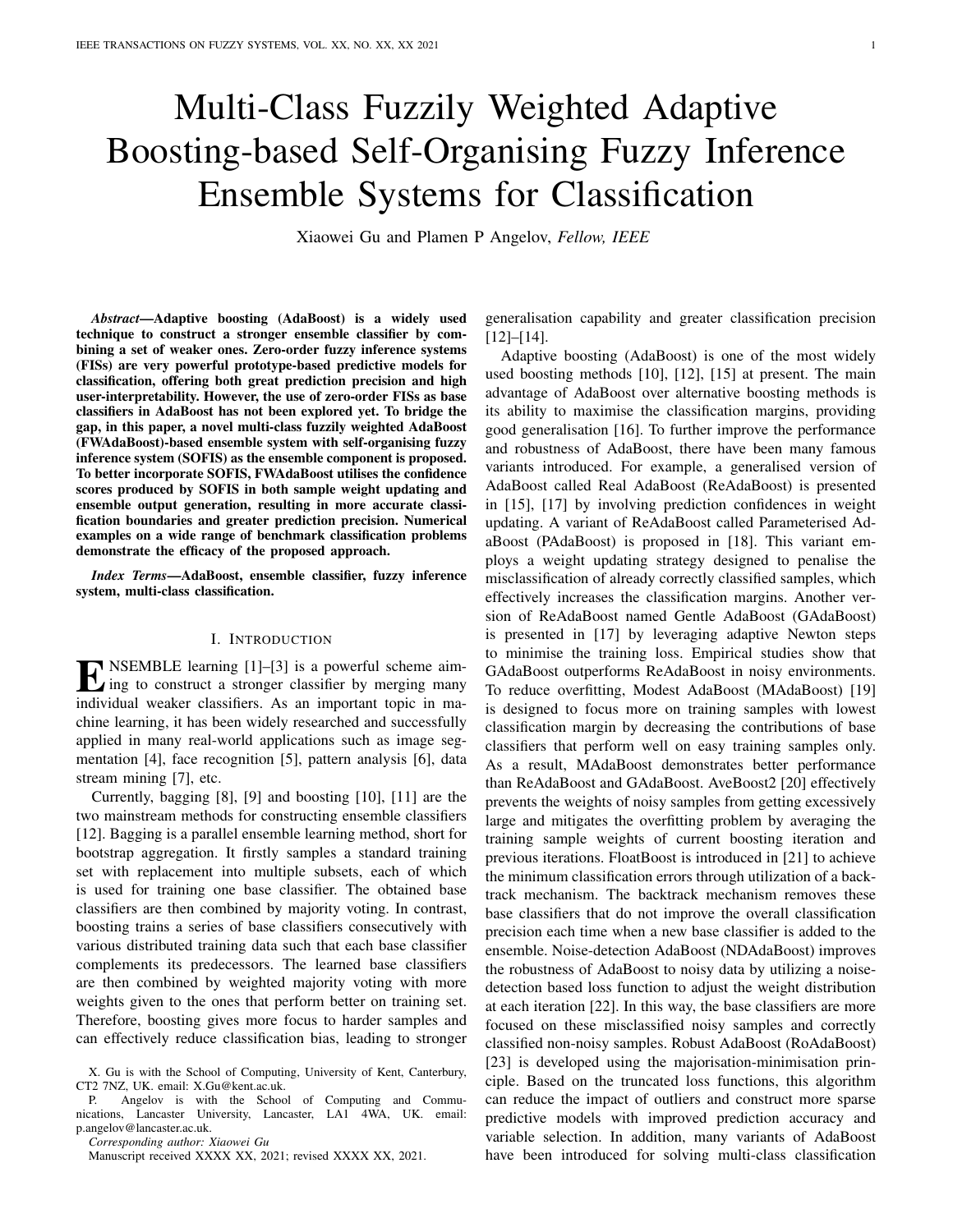problems. The most popular multi-class AdaBoost variants include AdaBoost.M1 [24], AdaBoost.M2 [24], AdaBoost.MH [25], AdaBoost.MR [15], stagewise additive modelling using a multi-class exponential loss function (SAMME) [26] and Real SAMME (ReSAMME) [26].

The vast majority of existing studies employed mainstream classifiers, such as decision trees (DTs) [14], [15], artificial neural networks (ANNs) [27]–[29], support vector machines (SVMs) [12], [30] and k-nearest neighbours (KNNs) [22], [32] as the ensemble components for AdaBoost and its variants. The constructed ensemble models have demonstrated greater predictive abilities than single-model classifiers on a wide variety of benchmark problems [33]. However, the lack of transparency and explainability is a critical issue remaining unsolved for mainstream classifiers. It is well known that ANNs and SVMs are the typical types of "black box" model. DTs are usually considered as easy to interpret, but large ones with many branches are not easily interpretable. Without constraining the maximum depth, DT models learned from high-dimensional problems often are highly complex and pose presentation difficulties [34], [35]. KNNs use all the training samples to classify unlabelled data by following the "nearest neighbours" principle. Despite that the operating mechanism of KNNs is simple and straightforward, their interpretability is limited when applied to large-scale problems. With the rapid development and wide deployment of artificial intelligence techniques, the transparency and explainability of machine learning models have become increasingly important, especially for life-critical applications. Therefore, there is a high demand for developing novel high-precision ensemble models that are constructed from transparent, explainable classifiers.

Fuzzy (neuro-fuzzy) systems are powerful tools widely used for classification, offering both great precision and high interpretability. To date, there have been a few ensemble models proposed in the literature that employ fuzzy systems as ensemble components. For example, an AdaBoost-based ensemble classifier based on relational neuro-fuzzy systems is proposed in [36]. To improve the interpretability of the constructed ensemble models, the paper [36] further presents a method to combining the fuzzy rules learned by individual base models into a large rule base via normalisation. Later, this work [36] is extended in [37] by using logical-type neuro-fuzzy systems as ensemble components. To tackle high dimensional problems effectively, an ensemble framework combining multiple simpler fuzzy systems trained on different projections of data is proposed in [38]. An ensemble system based on eClass0 fuzzy classifiers [39] is introduced for streaming data classification [40]. pENsemble proposed in [41] is equipped with an evolving ensemble framework that can automatically initialise new base classifiers and prune stale ones to follow the changing patterns in data streams. A deep rule-based ensemble classifier combining deep convolutional neural networks and conventional fuzzy systems is proposed in [42] for remote sensing scene classification. With the aim of reducing the requirements for computational resources and improving efficiency of ensemble fuzzy classifiers, the influence of reducing the reference sets in collective decisionmaking via instance selection is investigated in [43]. In [44],

a ensemble fuzzy classifier named SENFIS is proposed for big data classification. SENFIS is formed by a committee of fuzzy models learned from subsets of training data. In addition, to improve the overall classification accuracy, only the selected fuzzy models satisfying the prediction precision and diversity criteria can join the decision-making committee. An ensemble classification model combines a fuzzy classifier and a less interpretable but more accuracy classifier, i.e., ANN, is proposed in [45]. This ensemble aims to achieve high classification precision while maintaining its interpretability by utilising the so-called confidence-based voting strategy such that the fuzzy classifier serves as the main component and the second classifier will be activated only when the confidence level of the fuzzy classifier is low. In [46], the functional equivalence of Takagi–Sugeno–Kang (TSK) fuzzy systems to different regression approaches including stacking ensemble regression is studied, and it is shown that each IF-THEN rule in the fuzzy system is equivalent to a base model in stacking ensemble regression. Self-organising fuzzy inference system (SOFIS) [47], [48] is a recently introduced zero-order fuzzy inference system (FIS) for classification. It is capable of self-organising a set of prototype-based IF-THEN fuzzy rules from labelled training samples in a computationally efficient manner and classifying unlabelled samples with great precision. Utilising nonparametric statistic operators [49], SOFIS is free from prior assumptions on data generation models with predefined parameters, and operates on human-understandable prototypes identified from empirically observed data based on their ensemble properties and mutual distances. By forming Voronoi tessellations [50] around these prototypes with nearby data samples, SOFIS naturally selfcalibrates highly precise decision boundaries in the data space for classification. Thanks to the prototype-based nature, its internal reasoning and decision-making processes are fully interpretable, explainable and traceable to/by human. Since being firstly introduced, SOFIS has been applied to many real-world problems such as fault diagnosis [51], industrial control [52]. Although preliminary works [53] on constructing ensemble classifiers with SOFIS via random subsampling (a variant of bagging) have reported encouraging results, the potential of SOFIS in ensemble models constructed by mainstream boosting methods has not been investigated, yet.

Therefore, in this paper, a novel AdaBoost-based ensemble system with SOFIS as its ensemble component is proposed for multi-class classification. The proposed ensemble classifier employs the multi-class AdaBoost algorithm SAMME as its implementation basis. However, to take advantages of the unique features of zero-order FISs [39], [47], [48], [54], SAMME is modified to utilise the confidence scores produced by the IF-THEN fuzzy rules of SOFIS in both sample weight updating and ensemble output generating, resulting in the new multi-class AdaBoost algorithm named fuzzily weighted AdaBoost (FWAdaBoost). Accordingly, the proposed new ensemble system is named as FWAdaBoost-based selforganising fuzzy inference ensemble system (FWAdaBoost-SOFIES). Compared with its predecessor (SAMME), FWAdaBoost gives extra weights to these challenging and easyto-misclassify samples such that more precise classification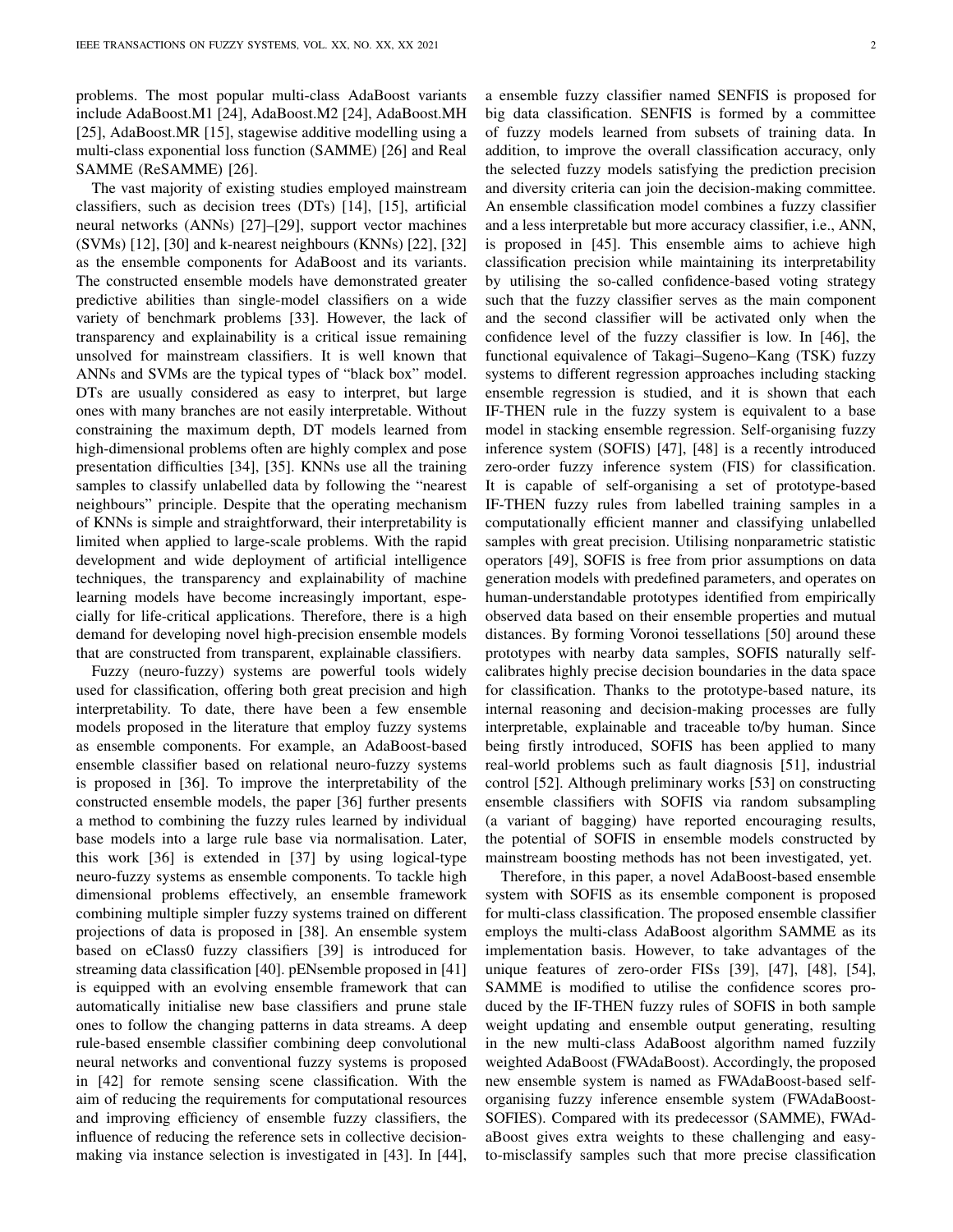boundaries can be constructed. FWAdaBoost further integrates the levels of confidence that each ensemble component has towards its individual predictions into the final ensemble outputs, thereby effectively boosting the classification performance of FWAdaBoost-SOFIES. Numerical examples based on benchmark datasets demonstrated that FWAdaBoost can boost the performance of SOFIS to a greater extent than alternative boosting algorithms, and the constructed ensemble system is able to achieve the state-of-the-art classification accuracy outperforming the comparative algorithms involved in the experimental investigations.

To summarise, key features of this paper include:

- 1) a novel multi-class AdaBoost algorithm with both the sample weight updating and ensemble output generation schemes designed specifically for zero-order FISs by incorporating the confidence scores produced by base learners in system identification and decision-making;
- 2) a novel multi-class AdaBoost-based fuzzy inference ensemble system with highly transparent system structure and explainable decision-making process thanks to its prototype-based nature as well as greater prediction precision.

The remainder of this paper is organised as follows. Section II provides the theoretical background of this study. Technical details of the proposed approach are presented in Section III and a theoretical analysis on the bound of training error is presented in Section IV. Numerical examples serving as the proof of concept are given in Section V. This paper is concluded by Section VI.

#### II. PRELIMINARIES

First of all, let  $\{x\}_K = \{x_1, x_2, \ldots, x_K\}$  be a dataset in the real data space,  $\mathbb{R}^M$  with  $\{y\}_K = \{y_1, y_2, \dots, y_K\}$  being the corresponding class labels;  $\boldsymbol{x}_k = [\boldsymbol{x}_{k,1}, \boldsymbol{x}_{k,2}, \dots, \boldsymbol{x}_{k,M}]^T \in$  $\mathbb{R}^M$ ; M denotes the dimensionality;  $y_k$  is the class label of  $x_k$ . It is assumed that  $\{x\}_k$  is composed of data samples of C different classes, namely,  $y_k \in \{1, 2, ..., C\}$  for  $\forall y_k \in \{y\}_K$ . Based on the class labels,  $\{x\}_K$  can be split to C subsets, denoted as  $\{\boldsymbol{x}\}_{K^i}^i$   $(i = 1, 2, ..., C)$ .  $\boldsymbol{x}_{K^i}^i = \{\boldsymbol{x}_1^i, \boldsymbol{x}_2^i, \dots, \boldsymbol{x}_{K^i}^i\}$ is the set of data samples within  $\{\overline{x}\}_K$  that belong to the ith class;  $K^i$  is the number of such samples. There are  $\{\boldsymbol{x}\}_{K^{1}}^{1}\cup\{\boldsymbol{x}\}_{K^{2}}^{2}\cup\ldots\cup\{\boldsymbol{x}\}_{K^{C}}^{C}=\{\boldsymbol{x}\}_{K}$  and  $\{\boldsymbol{x}\}_{K^{i}}^{i}\cap\{\boldsymbol{x}\}_{K^{j}}^{j}=$  $\emptyset$  for  $\forall i \neq j$ . In addition, it is often observed that different samples of the same classes may share exactly the same values, i.e.,  $x_n^i = x_m^i$  and  $n \neq m$ . Therefore, without loss of generality, the set of unique samples of the ith class is denoted as  $\{u\}_{L^i}^i = \{u_1^i, u_2^i, \ldots, u_{L^i}^i\} (\{u\}_{L^i}^i \subseteq \{x\}_{K^i}^i)$ and the corresponding occurrence frequencies are denoted as  ${f}^i_{L^i} = {f^i_1, f^i_2, \ldots, f^i_{L^i}};$   $f^i_k$  is the occurrence frequency of  $x_k^i$ ;  $\overline{L}^i$  is the number of unique data samples  $(i = 1, 2, \ldots, C)$ ; and  $\sum_{l=1}^{L^i} f_l^i = K^i$ .

#### *A. SOFIS*

The general architecture of SOFIS is given by Fig. 1. It can be observed from this figure that SOFIS is composed of C zero-order AnYa type IF-THEN fuzzy rules (one rule per

ma:  ${\bf R}^{\mathcal C}$ ma

Fig. 1: Architecture of SOFIS [47], [48].

class) [55] formed by prototypes, which are given in the form of Eqn. (1) [47], [48].

$$
\mathbf{R}^{i}: \text{ IF } (\mathbf{x} \sim \mathbf{p}_{1}^{i}) \text{ OR } (\mathbf{x} \sim \mathbf{p}_{2}^{i}) \text{ OR } \dots \text{ OR } (\mathbf{x} \sim \mathbf{p}_{N^{i}}^{i}) \quad (1)
$$
\n
$$
\text{THEN } (\text{class } i)
$$

where x is the input sample; " $\sim$ " denotes similarity;  $p_j^i$  stands for the jth prototype of the *i*th class; and  $N<sup>i</sup>$  is the number of identified prototypes of the ith class. These prototypes are highly representative samples in the data space and they help the classifier preserve the structure and underlying patterns of the original data.

One can see from Eqn. (1) that the premise part of AnYa type fuzzy rules is simplified to a more compact, objective and non-parametric form of prototypes. The prototypes of  $\mathbb{R}^i$  are connected by the logic "OR" connectives, hence,  $\mathbf{R}^i$  can be viewed as a parallel ensemble of multiple simpler fuzzy rules as follows  $(j = 1, 2, ..., N^i)$ :

$$
\mathbf{R}_j^i: \text{ IF } (\textbf{x} \sim \textbf{p}_j^i) \text{ THEN } (class \text{ } i)
$$
 (2)

**Remark 1:** By using these prototypes to attract nearby data samples and build Voronoi tessellations [50], SOFIS partitions the data space into non-overlapping, shape-free clusters. Each cluster belongs to a particular class, and the shared borders between clusters of different classes naturally form the decision boundaries for classification [47].

The identification and validation processes of SOFIS are summarised as follows. By default, it employs cosine dissimilarity as the distance measure, which is formulated as Eqn. (3) [48].

$$
d(\boldsymbol{x}_i, \boldsymbol{x}_j) = \sqrt{1 - \cos(\theta_{ij})} = \frac{1}{\sqrt{2}} \parallel \frac{\boldsymbol{x}_i}{\parallel \boldsymbol{x}_i \parallel} - \frac{\boldsymbol{x}_j}{\parallel \boldsymbol{x}_j \parallel} \parallel (3)
$$

where  $\theta_{ij}$  is the angle between  $x_i$  and  $x_j$ ;  $\parallel x \parallel$  is the Euclidean norm of  $x$ . Therefore, to facilitate computation, all data samples are normalised by their corresponding Euclidean norm, namely,  $x \leftarrow \frac{x}{\|x\|}$  for  $\forall x \in \{x\}_K$  so that the cosine dissimilarity is simplified to Euclidean distance.

#### *A. Identification process*

The system identification process consists of the following three stages [47], [48].

*Stage 1. Forming Voronoi tessellation from data*

In this stage, multimodal density values at the unique data samples are firstly calculated using Eqn. (4) [49].

$$
D^{MM}(u_k^i) = \frac{f_k^i}{1 + \frac{\|u_k^i - \bar{x}^i\|^2}{1 - \|\bar{x}^i\|^2}}
$$
(4)

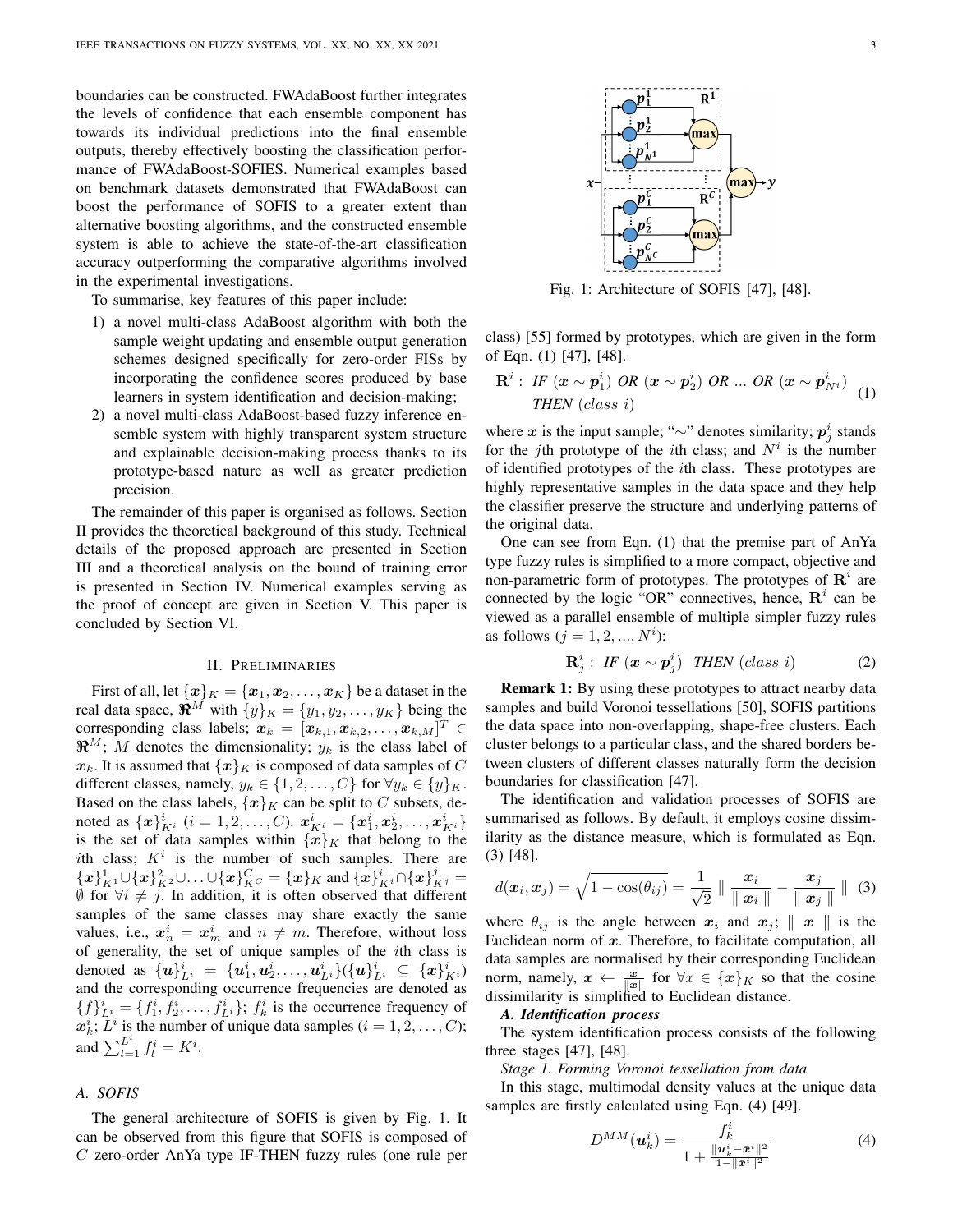where  $\bar{x}^i$  is the arithmetic mean of  $\{x\}_{K^i}^i$ , namely,  $\bar{x}^i$  =  $\frac{1}{K^i}\sum_{k=1}^{K^i} \boldsymbol{x}_k^i.$ 

Then, unique data samples of each class are ranked oneby-one in terms of their multimodal density values and mutual distances using Eqn. (5), re-denoted as  $\{r\}_{Li}^{i}$  =  $\{\boldsymbol{r}_1^i, \boldsymbol{r}_2^i, \dots, \boldsymbol{r}_{L^i}^i\}$   $(i = 1, 2, ..., C)$  [47], [48].

$$
\begin{cases}\n r_k^i = \arg \max_{\mathbf{u} \in {\{\mathbf{u}\}}_{L^i}^i} (D^{MM}(\mathbf{u})), & if \ k = 1 \\
 r_k^i = \arg \min_{\mathbf{u} \in {\{\mathbf{u}\}}_{L^i}^i} (||\mathbf{u} - r_{k-1}^i||^2), \ else \n\end{cases}
$$
\n(5)

After the ranking operation, local maxima of multimodal density, denoted as  $\{l\}_{Q_i}^i$   $(\{l\}_{Q_i}^i \leftarrow \{r_1^i\}, i = 1, 2, ..., C)$ , are identified from unique data samples of each class using Condition 1 [47], [48]:

Condition 1: if 
$$
(D^{MM}(\mathbf{r}_k^i) - D^{MM}(\mathbf{r}_{k-1}^i) > 0)
$$
  
and  $(D^{MM}(\mathbf{r}_k^i) - D^{MM}(\mathbf{r}_{k+1}^i) > 0)$  (6)  
then  $(\{l\}_{Q^i}^i \leftarrow \{l\}_{Q^i}^i \cup \{\mathbf{r}_k^i\})$ 

where  $k = 2, 3, \ldots, L^i - 1$ ;  $Q^i$  is the number of local maxima of the ith class.

With the obtained local maxima, Voronoi tessellations are formed around each local maximum by attracting data samples of the same class to form a micro-cluster around it [47], [48]:

$$
\mathbb{C}_{j^*}^i \leftarrow \mathbb{C}_{j^*}^i \cup \{\bm{x}_k^i\};\; j^* = \operatorname*{argmin}_{j=1,2,\ldots,Q^i} (\parallel \bm{l}_j^i - \bm{x}_k^i \parallel^2); \quad (7)
$$

where  $\mathbb{C}_j^i$  is the micro-cluster formed around  $l_j^i$ ;  $i =$  $1, 2, \ldots, C$  and  $k = 1, 2, \ldots, K^i$ . Centres, denoted as  $\{q\}_{Q^i}^i$ of the micro-clusters are then obtained as raw prototypes:

$$
\boldsymbol{q}_j^i = \frac{1}{|\mathbb{C}_j^i|} \sum_{\boldsymbol{x} \in \mathbb{C}_j^i} \boldsymbol{x}
$$
 (8)

where  $|\mathbb{C}_j^i|$  is the cardinality of  $\mathbb{C}_j^i$ .

*Stage 2. Deriving the data-driven soft distance threshold*

In the second stage, the average radius of area of influence around each micro-cluster centre, denoted as  $\gamma_G^i$  $(i = 1, 2, \ldots, C)$  is derived based on mutual distances of data samples and the level of granularity, denoted as G defined by users. G is a non-negative integer which can be determined without prior knowledge of the problems.  $\gamma_G^i$  provides an objective estimation of the distance between any two microclusters of the same class that are strongly associated with each other and can be combined as one. It is derived directly from data using Eqn. (9) [47], [48].

$$
\begin{cases}\n\gamma_g^i = \frac{\sum_{j=1}^{K^i} \sum_{l=1}^{K^i} \|x_j^i - x_l^i\|^2}{(K^i)^2}, & \text{if } g = 1 \\
\gamma_g^i = \frac{\sum_{j=1}^{K^i} \sum_{l=1}^{K^i} v_{g,j,l}^i \|x_j^i - x_l^i\|^2}{\sum_{j=1}^{K^i} \sum_{l=1}^{K^i} v_{g,j,l}^i}, & \text{else}\n\end{cases} \tag{9}
$$

where  $v_{g,j,l}^i =$  $\int 1, \quad \parallel \boldsymbol{x}_j^i - \boldsymbol{x}_l^i \parallel^2 \leq \gamma_{g-1}^i$  $\begin{array}{cc} 0, & \frac{1}{2} \ 0, & \frac{1}{2} \ \frac{1}{2} \ 0, & \frac{1}{2} \ \frac{1}{2} \end{array}$  ;  $g = 1, 2, \ldots, G$ .

Comparing with the commonly used crisp thresholds by other approaches, the average radius  $\gamma_G^i$  is a reliable soft distance threshold calculated directly from data and, thus, is always guaranteed to be meaningful. In addition, it also offers users more freedom to adjust the fineness of the learning outcomes without specialised expertise.

#### *Stage 3. Identifying prototypes from local maxima*

In the final stage of system identification, prototypes are identified as the more representative raw prototypes of each class. To identify such prototypes, the set of neighbouring raw prototypes, denoted by  $\{q^*\}_{j=1}^i$  around each individual raw prototype is firstly identified using Condition 2 with the help of the soft distance threshold,  $\gamma_G^i$  [47], [48]:

Condition 2: if 
$$
(\parallel \mathbf{q}_j^i - \mathbf{q}_k^i \parallel^2 \leq \gamma_G^i)
$$
  
\nthen  $({\{\mathbf{q}^*}\}_{j}^i \leftarrow {\{\mathbf{q}^*\}_{j}^i \cup {\{\mathbf{q}_k^i\}}}$  (10)

where  $i = 1, 2, ..., C$ ;  $j, k = 1, 2, ..., Q^i$  and  $j \neq k$ .

More representative raw prototypes,  $\{\hat{q}\}_{N^i}^i$  ( $N^i$  is cardinality of  $\{\hat{q}\}_{N^i}^i$  of each class are then identified from  ${q}^i_{N^i}$  are performed using Condition 3 ( $i = 1, 2, ..., C;$  $j = 1, 2, \ldots, Q<sup>i</sup>$  [47], [48]:

Condition 3: if 
$$
(D^{MM}(q_j^i) > \max_{q \in \{q^*\}_j^i} (D^{MM}(q))
$$
  
then  $(\{\hat{q}\}_{N^i}^i \leftarrow \{\hat{q}\}_{N^i}^i \cup \{q_j^i\})$  (11)

Finally,  $\{\hat{\boldsymbol{q}}\}_{N^i}^i$  are used for forming Voronoi tessellations from data samples of the same class using Eqn. (12):

$$
\mathbf{C}_{j^*}^i \leftarrow \mathbf{C}_{j^*}^i \cup \{\mathbf{x}_k^i\}; \; j^* = \operatorname*{argmax}_{j=1,2,...,N^i} (\parallel \hat{\mathbf{q}}_j^i - \mathbf{x}_k^i \parallel^2) \quad (12)
$$

and prototypes,  $\{p\}_{N^i}^i$  are obtained as  $(i = 1, 2, \dots, C; j =$  $1, 2, \ldots, N^i$ :

$$
\boldsymbol{p}_j^i = \frac{1}{|\mathbf{C}_j^i|} \sum_{\boldsymbol{x} \in \mathbf{C}_j^i} \boldsymbol{x}
$$
 (13)

With the extracted prototypes,  $\{p\}_{N^i}^i$   $(i = 1, 2, \dots, C)$ , the IF-THEN fuzzy rules,  $\mathbb{R}^i$  ( $i = 1, 2, ..., C$ ) are built in the same form as Eqn. (1), and the system identification process is completed with the decision boundaries built from shapefree Voronoi tessellations formed around prototypes [50].

Remark 2: An important feature of SOIFS is its strong capability of handling potential class overlaps. As the prototype identification process is conducted class-wise, highly representative data samples of different classes will be identified from the overlapping regions as prototypes. Hence, more prototypes will reside in such regions compared with non-overlapping regions, and more precise decision boundaries will naturally be formed in these overlapping regions because of the finer partitioning of data locally.

The identification process of SOFIS is given by Algorithm 1 [47], [48].

#### *B. Validation process*

During the validation process, for each unlabelled data sample,  $x_k$ , every IF-THEN fuzzy rule will provide a confidence score based on the similarity between  $x_k$  and the nearest prototype associated with the rule (one score per rule):

$$
\lambda^{i}(\boldsymbol{x}_{k}) = \max_{\boldsymbol{p} \in \{\boldsymbol{p}\}_{N^{i}}^{i}} \left(e^{-\|\boldsymbol{x}_{k} - \boldsymbol{p}\|^{2}}\right)
$$
(14)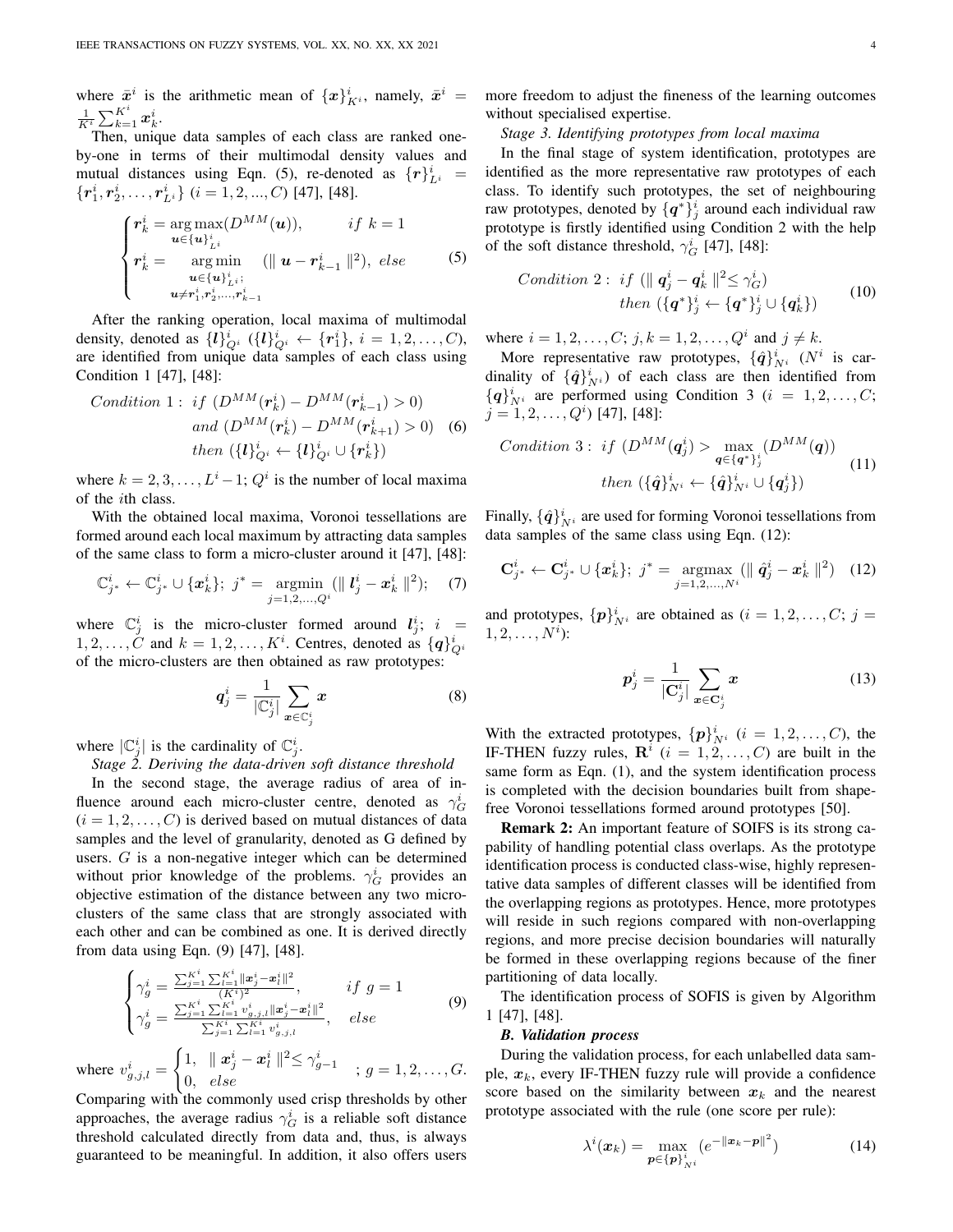Algorithm 1 SOFIS identification.

**input:** training set,  $\{x\}_K$ for  $i = 1$  to C do calculate  $D^{MM}$  at  $\{u\}_{L^i}^i$  using Eqn. (4); rank  $\{u\}_{L^i}^i$  and obtain  $\{r\}_{L^i}^i$  using Eqn. (5); identify  $\{\bar{l}\}_{Q_i}^i$  using Condition 1; form  $\{ \mathbb{C} \}_{Q_i}^i$  around  $\{ l \}_{Q_i}^i$  using Eqn. (7); derive  $q_{Q_i}^i$  from  $\{ \mathbb{C} \}_{Q_i}^i$  using Eqn. (8); calculate  $\gamma_G^i$  from  $\{x\}_{K^i}^i$  using Eqn. (9); for  $j = 1$  to  $Q^i$  do identify  $\{q^*\}_j^i$  using Condition 2; end for identify  $\{\hat{q}\}_{N^i}^i$  from  $\{q\}_{Q^i}^i$  using Condition 3; form  $\{\mathbf{C}\}_{N^i}^i$  around  $\{\hat{\mathbf{q}}\}_{N^i}^i$  using Eqn. (12); derive  $\{p\}_{N^i}^i$  from  $\{\mathbf{C}\}_{N^i}^i$  using Eqn. (13); end for **output:** classifier,  $\hat{y} = h(x)$ 

The class label of  $x_k$  is determined by the IF-THEN rule providing the highest confidence score, following the "winner takes all" principle [47], [48].

$$
\hat{y}_k \leftarrow i^*; \ i^* = \underset{i=1,2,\dots,C}{\arg \max} (\lambda^i(\boldsymbol{x}_k)) \tag{15}
$$

Remark 3: SOFIS determines the class labels of unlabelled samples based on their similarity to the identified prototypes. Prototypes are highly representative samples in the data space preserving the structure and underlying pattern of the original data. Hence, the decision-making process of SOFIS can be traced easily by finding out the nearest prototypes in the data space, and the rationales behind its predictions can be interpreted by examining these prototypes.

#### *B. AdaBoost*

AdaBoost is one of the mostly used boosting algorithms [10], [15] aiming at solving binary classification problems (namely,  $C = 2$ ). In the first learning cycle of AdaBoost, all training samples are given the equal weights. For the subsequent learning cycles, the weights are adjusted according to the classification results so that correctly classified training samples receive lower weights and incorrectly classified ones receive greater weights. AdaBoost focuses more on the training samples with higher weights since they are more challenging for the base classifiers. At the end, AdaBoost linearly combines all the base classifiers to create an ensemble model, where greater weights are given to the base classifiers with lower error rates.

The algorithmic procedure of AdaBoost is summarised by Algorithm 2 [10], [15].

#### *C. Multi-Class AdaBoost Algorithm SAMME*

SAMME [26] is a very popular and powerful multi-class boosting algorithm (namely,  $C \geq 2$ ). SAMME modifies the original AdaBoost to multi-class classification without dividing the original problem into multiple binary ones.

#### Algorithm 2 AdaBoost.

**input:** training set,  $\{x\}_K$ ; number of iteration, T; base classifier,  $\hat{y} = h(x)$ 

for  $k = 1$  to  $K$  do

initialise sample weight as:  $w_{0,k} = \frac{1}{K}$ ;

end for

for  $t = 1$  to T do

train a base classifier  $h_t(x)$  with the weighted  $\{x\}_K$ ; use  $h_t(x)$  to predict the class labels  $\{\hat{y}_t\}_K$  of  $\{x\}_K$ ; calculate the training error of  $h_t(x)$  by Eqn. (16):

$$
\varepsilon_t = \sum_{k=1}^K w_{t-1,k} \mathbb{I}(\hat{y}_{t,k} \neq y_k)
$$
 (16)

$$
\text{if } \varepsilon_t < 0.5 \text{ and } \varepsilon_t > 0 \text{ then}
$$

calculate classifier weight,  $\alpha_t$  by Eqn. (17):

$$
\alpha_t = \frac{1}{2} \ln(\frac{1 - \varepsilon_t}{\varepsilon_t})
$$
\n(17)

for 
$$
k = 1
$$
 to  $K$  do

update sample weight,  $w_{t,k}$  by Eqns. (18) and (19):

$$
w_{t,k} = \frac{w_{t-1,k}e^{-\alpha_t(\mathbb{I}(\hat{y}_{t,k} = y_k) - \mathbb{I}(\hat{y}_{t,k} \neq y_k))}}{Z_t}
$$
 (18)

$$
Z_t = \sum_{j=1}^{K} w_{t-1,j} e^{-\alpha_t (\mathbb{I}(\hat{y}_{t,j} = y_j) - \mathbb{I}(\hat{y}_{t,j} \neq y_j))}
$$
(19)

end for

else  $\alpha_t \leftarrow 0;$ for  $k = 1$  to K do  $w_{t,k} \leftarrow w_{t-1,k};$ end for end if end for output: ensemble classifier

$$
F_A(\boldsymbol{x}) = \underset{c=1,2,\ldots,C}{\arg \max} (\sum_{t=1}^T \alpha_t \mathbb{I}(\hat{y}_t = c))
$$

The algorithmic procedure of SAMME is summarised by Algorithm 3 [26], [31]. Comparing between Algorithms 2 and 3, one may conclude that the main differences between SAMME and AdaBoost include [31]: 1) the weights of base classifiers are updated differently (see Eqn. (20)), and; 2) the accuracy requirement of base classifiers is different. It is worth noting that SAMME is exactly the same as AdaBoost if  $C = 2$ .

#### III. PROPOSED FWADABOOST APPROACH

As aforementioned, the vast majority of existing researches use mainstream classifiers, such as DT, SVM, KNN, ANN as the ensemble components for AdaBoost. The constructed ensemble models offer better classification precision than single-model classifiers, but they usually lack transparency and human-interpretability. To overcome this bottleneck, a novel multi-class AdaBoost-based fuzzy ensemble system is proposed. Technical details of this new ensemble system are described in this section.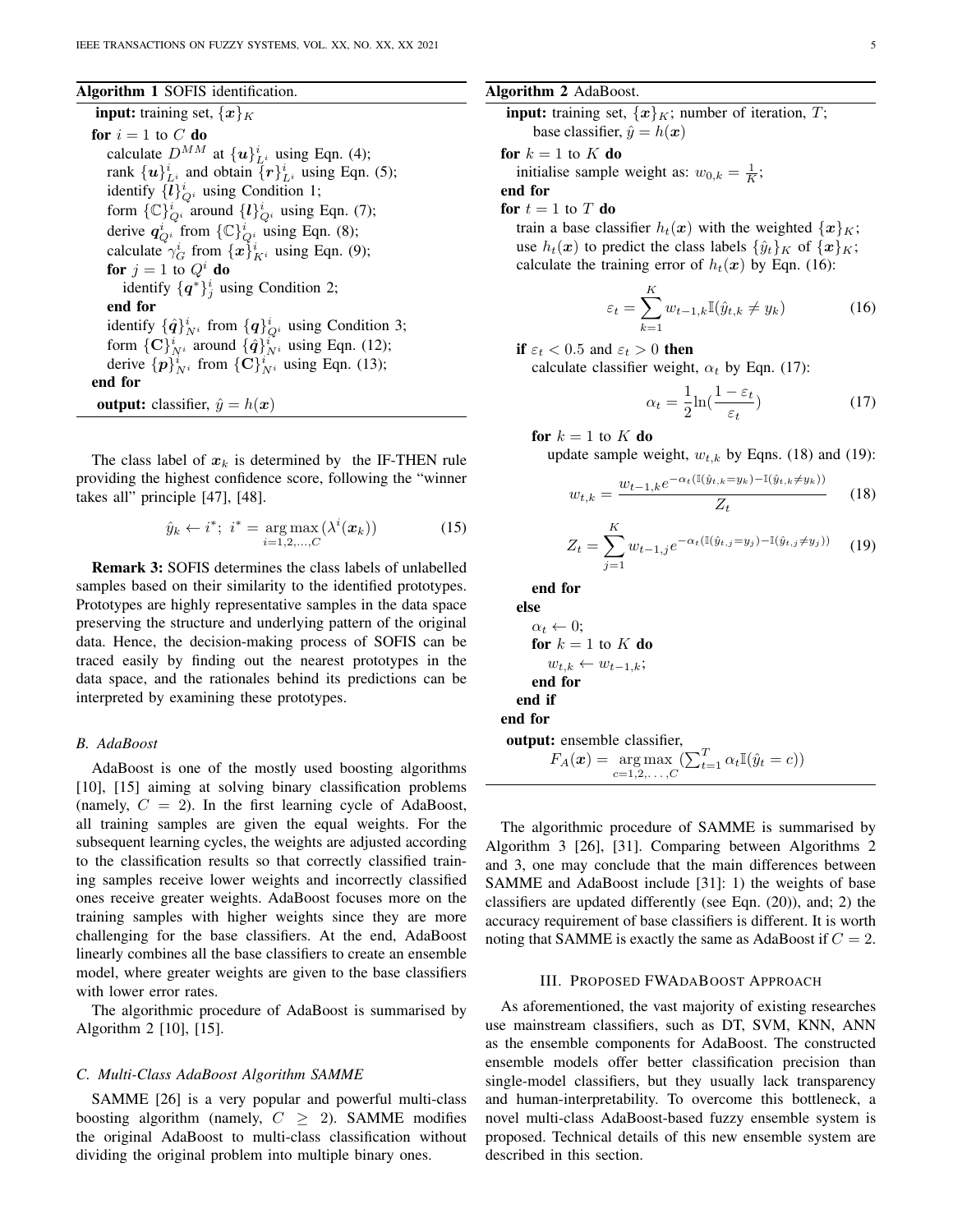#### Algorithm 3 SAMME.

**input:** training set,  $\{x\}_K$ ; number of iteration, T; base classifier,  $\hat{y} = h(x)$ 

#### for  $k = 1$  to  $K$  do

initialise sample weight as:  $w_{0,k} = \frac{1}{K}$ ;

#### end for

for  $t = 1$  to T do

train a base classifier  $h_t(x)$  with the weighted  $\{x\}_K$ ; use  $h_t(x)$  to predict the class labels  $\{\hat{y}_t\}_K$  of  $\{x\}_K$ ; calculate the training error of  $h_t(x)$  by Eqn. (16); if  $\varepsilon_t < \frac{C-1}{C}$  and  $\varepsilon_t > 0$  then

calculate classifier weight,  $\alpha_t$  by Eqn. (20):

$$
\alpha_t = \frac{1}{2} (\ln(\frac{1 - \varepsilon_t}{\varepsilon_t}) + \ln(C - 1))
$$
 (20)

for  $k = 1$  to  $K$  do

update sample weight,  $w_{t,k}$  by Eqns. (18) and (19); end for

#### else

 $\alpha_t \leftarrow 0;$ for  $k = 1$  to K do  $w_{t,k} \leftarrow w_{t-1,k};$ end for end if end for output: ensemble classifier,  $F_S(\boldsymbol{x}) = \argmax_{c=1,2,\ldots,C} (\sum_{t=1}^T \alpha_t \mathbb{I}(\hat{y}_t = c))$ 

The general architecture of FWAdaBoost-SOFIES is given by Fig. 2, where one can see that the proposed ensemble system is composed of T SOFISs implemented in parallel. As stated in Section II.A, SOFIS determines the class label of a particular unlabelled sample based on the confidence scores produced by its IF-THEN fuzzy rules. These confidence scores are calculated based on the similarities between the unlabelled sample and prototypes of each class, providing valuable fuzzy information about the fitness of this unlabelled sample to the local models of data distribution. To utilise this information for better prediction precision, SAMME is modified such that the confidence scores are involved in both sample weight updating and ensemble output generation, resulting in the proposed FWAdaBoost algorithm. Hence, the constructed ensemble system is named as FWAdaBoost-SOFIES. Since SOFIS is employed as the base classifier and its technical details have been summarised in Section II.A, the main focus of this section is to present the proposed FWAdaBoost algorithm.

As aforementioned, FWAdaBoost follows the same framework of SAMME but uses the new 1) sample weight updating and 2) ensemble output generation schemes to better incorporate SOFIS for greater performance. The proposed new schemes are detailed as follows.



Fig. 2: Architecture of FWAdaboost-SOFIES.

#### *A. The proposed sample weight updating scheme*

During each iteration of FWAdaBoost, assuming the tth one, the sample weights are updated by Eqn. (21):

$$
w_{t,k} = \frac{w_{t-1,k}e^{-\alpha_t\varphi_{t,k}}}{W_t} \tag{21}
$$

where

$$
\varphi_{t,k} = \lambda_t^{y_k}(\boldsymbol{x}_k) - \lambda_t^{c^*}(\boldsymbol{x}_k)
$$
\n(22)

$$
W_t = \sum_{j=1}^{K} w_{t-1,j} e^{-\alpha_t \varphi_{t,j}}
$$
 (23)

$$
\lambda_t^{c^*}(\boldsymbol{x}_k) = \max_{\substack{c=1,2,\ldots,C;\\c \neq y_k}} (\lambda_t^c(\boldsymbol{x}_k))
$$
(24)

Here,  $W_t$  (Eqn. (23)) is a normalisation factor;  $\lambda_r^{y_k}(\mathbf{x}_k)$  is the confidence score produced by the fuzzy rule  $\mathbf{R}_{t}^{y_{k}}$  of the tth base classifier, which is identified from training samples of the same class as  $x_k$ ;  $\lambda_t^{c^*}(x_k)$  (Eqn. (24)) is the maximum confidence score produced by other fuzzy rules of the tth base classifier. Consequently,  $\varphi_{t,k}$  can be reformulated as:

$$
\varphi_{t,k} = |\varphi_{t,k}| (\mathbb{I}(\hat{y}_{t,k} = y_k) - \mathbb{I}(\hat{y}_{t,k} \neq y_k))
$$
 (25)

where a greater value of  $|\varphi_{t,k}|$  suggests that SOFIS has higher confidence towards its prediction, and vice versa. By substituting Eqn. (25) into Eqn. (21), Eqn. (21) can be converted into a similar form as Eqn. (18).

Generally speaking, predictions made by the base classifier, namely, SOFIS can be roughly divided into four categories (note that this is not hardcoded):

*Category 1:* correct predictions with high confidence, namely,  $\lambda_r^{y_k}(\mathbf{x}_k)$  is significantly higher than  $\lambda_t^{c^*}(\mathbf{x}_k)$ ;

*Category 2:* correct predictions with low confidence, namely,  $\lambda_r^{y_k}(\mathbf{x}_k)$  is slightly higher than  $\lambda_t^{c^*}(\mathbf{x}_k)$ ;

*Category 3:* wrong predictions with high confidence, namely,  $\lambda_r^{y_k}(\mathbf{x}_k)$  is slightly lower than  $\lambda_t^{c^*}(\mathbf{x}_k)$ , and;

*Category 4:* wrong predictions with low confidence, namely,  $\lambda_r^{y_k}(\boldsymbol{x}_k)$  is significantly lower than  $\lambda_t^{c^*}(\boldsymbol{x}_k)$ .

Hence, the value of  $\varphi_{t,k}$  calculated by Eqn. (22) serves as a soft indicator describing both the correctness of the prediction on the class label of  $x_k$  and the level of confidence SOFIS has towards its prediction.

In contrast with the conventional sample weight updating scheme used by AdaBoost and SAMME, involving the soft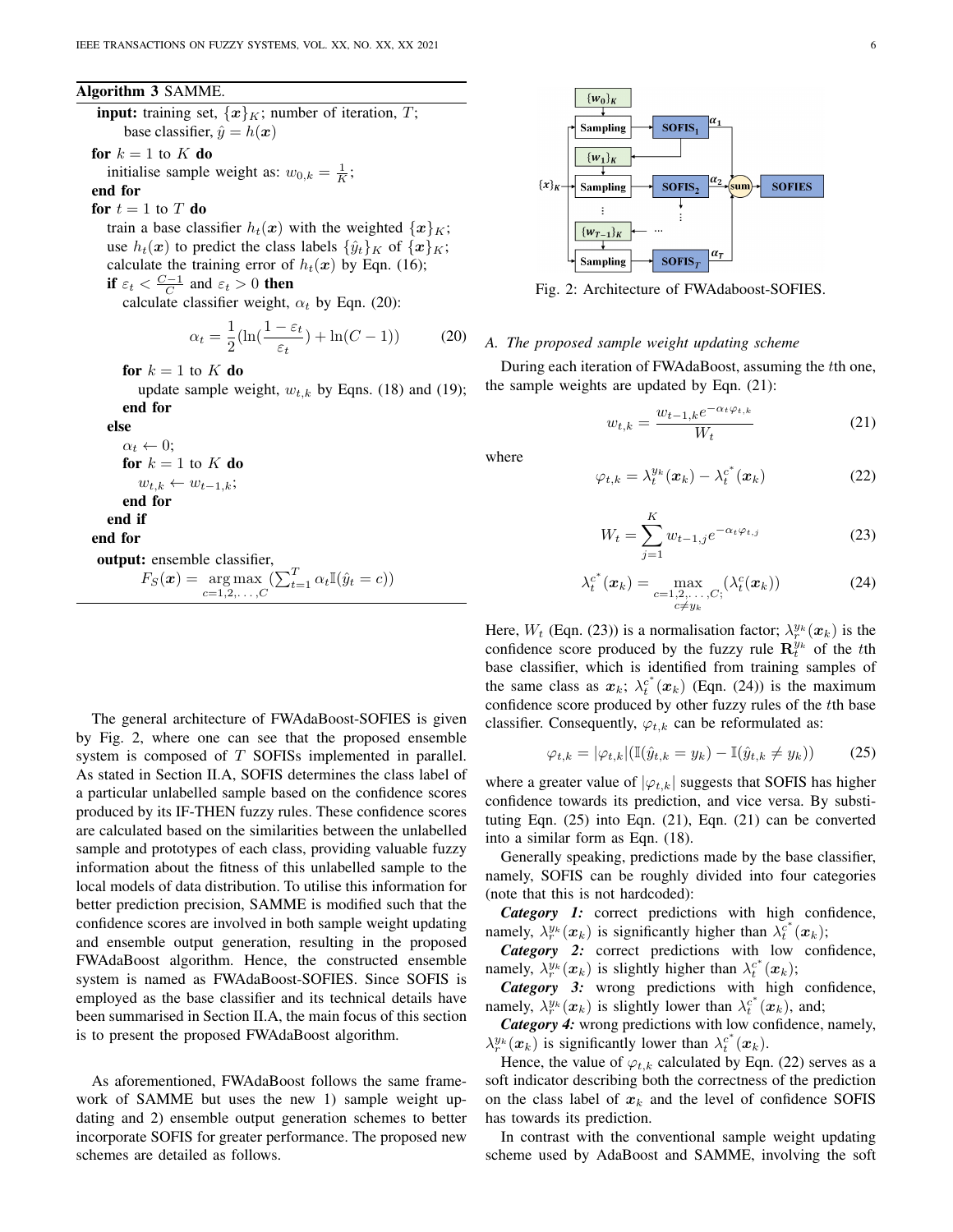indicator  $\varphi_{t,k}$  in sample weight updating offers several benefits. Firstly, more weights are put on samples that are classified by the base classifier wrongly with high confidence (namely, category 4) and less weights are given to the samples classified correctly with high confidence (namely, category 1). Thus, in each iteration, the base classifier is able to focus more on these highly challenging samples and pay less attention to these easy-to-classify samples. Secondly, weights of correctly classified samples but with low confidence (namely, category 2) will decrease more slowly. These samples are much closer to the classification boundaries (with low classification margins) and could be misclassified if the boundaries are altered. Slowing down the weight decline for these data samples enables the base classifier to pay sufficient attention to these samples in later iterations, effectively preventing the base classifier from making wrong predictions on them. Thirdly, the absolute value of  $\varphi_{t,k}$  is always changing smoothly. This can effectively avoid the abrupt increase/decrease in the sample weights, preventing overfitting. Lastly, these confidence scores are produced by base classifiers based on the similarity between data samples and prototypes, and are intrinsically explainable to/by human. Hence, involving confidence scores in sample weight updating can further improve the interpretability of the boosting process because one can easily understand the rationales behind the changes of sample weights.

#### *B. The proposed ensemble output generation scheme*

The confidence scores that the base classifiers produced on unlabelled testing samples are also involved in the ensemble output generation. For a particular testing sample,  $x_k$ , each base classifier (assuming the tth one) will produce a predicted class label denoted as  $\hat{y}_{t,k}$ . The predicted label,  $\hat{y}_{t,k}$  is further encoded as a *C*-dimensional vector,  $\hat{Y}_{t,k} = [\hat{Y}_{t,k}^1, \hat{Y}_{t,k}^2, \dots, \hat{Y}_{t,k}^C]^T$  using Eqn. (26) [26], where  $c = 1, 2, \ldots, C$ .

$$
\hat{Y}_{t,k}^c = \begin{cases} 1, & if \ c = \hat{y}_{t,k} \\ -\frac{1}{C-1}, & else \end{cases}
$$
 (26)

The final output, namely, the predicted label of  $x_k$  of the ensemble system is produced by Eqn. (27) as follows.

$$
\hat{y}_k = F(\boldsymbol{x}_k) = \underset{c=1,2,\ldots,C}{\arg \max} (f^c(\boldsymbol{x}_k)) \tag{27}
$$

where

$$
f^{c}(\boldsymbol{x}_{k}) = \sum_{t=1}^{T} \alpha_{t} \hat{\varphi}_{t,k} \hat{Y}_{t,k}^{c}
$$
 (28)

$$
\hat{\varphi}_{t,k} = \lambda_t^{\hat{y}_{t,k}}(\boldsymbol{x}_k) - \lambda_t^{\hat{c}^*}(\boldsymbol{x}_k)
$$
\n(29)

$$
\lambda_t^{\hat{c}^*}(\boldsymbol{x}_k) = \max_{\substack{c=1,2,\ldots,C;\\c\neq \hat{y}_k}} (\lambda_t^c(\boldsymbol{x}_k))
$$
(30)

Here  $\hat{\varphi}_{t,k}$  is the difference between the highest and the second highest confidence scores, indicating the level of confidence the base classifier has towards its prediction. A higher value of  $\hat{\varphi}_{t,k}$  means that the base classifier is highly confident about the correctness of its prediction, and vice versa. In this way, the predictions that base classifiers are highly confident with can contribute more in the final ensemble outputs and, at the same time, the predictions with less confidence will play a much smaller role in the final outputs, resulting in greater overall prediction precision of the ensemble system.

Remark 4: FWAdaBoost only utilise two of the C confidence scores in sample weight updating and ensemble output generation, hence, it can be used for both binary and multiclass classification problems.

The algorithmic procedure of FWAdaBoost is summarised by Algorithm 4.

| Algorithm 4 FWAdaBoost.                                                                                          |
|------------------------------------------------------------------------------------------------------------------|
| <b>input:</b> training set, $\{x\}_K$ ; number of iteration, T;                                                  |
| base classifier, $\hat{y} = h(x)$                                                                                |
| for $k=1$ to K do                                                                                                |
| initialise sample weight as: $w_{0,k} = \frac{1}{K}$ ;                                                           |
| end for                                                                                                          |
| for $t=1$ to T do                                                                                                |
| train a base classifier $h_t(x)$ with the weighted $\{x\}_K$ ;                                                   |
| use $h_t(x)$ to predict the class labels $\{\hat{y}_t\}_K$ of $\{x\}_K$ ;                                        |
| calculate the training error of $h_t(x)$ by Eqn. (16);                                                           |
| if $\varepsilon_t < \frac{C-1}{C}$ and $\varepsilon_t > 0$ then                                                  |
| calculate classifier weight, $\alpha_t$ by Eqn. (20);                                                            |
| for $k = 1$ to K do                                                                                              |
| update sample weight, $w_{t,k}$ by Eqn. (21);                                                                    |
| end for                                                                                                          |
| else                                                                                                             |
| $\alpha_t \leftarrow 0;$                                                                                         |
| for $k = 1$ to K do                                                                                              |
| $w_{t,k} \leftarrow w_{t-1,k};$                                                                                  |
| end for                                                                                                          |
| end if                                                                                                           |
| end for                                                                                                          |
| <b>output:</b> ensemble classifier,                                                                              |
| $F(\boldsymbol{x}) = \arg \max \left( \sum_{t=1}^{T} \alpha_t \hat{\varphi}_t \hat{Y}_t^c \right)$<br>$c=1,2,,C$ |
|                                                                                                                  |

#### IV. THEORETICAL JUSTIFICATION

In this section, a theoretical analysis on the upper bound of the training error of FWAdaBoost is presented. It is acknowledged that the mathematical derivations to the proof are inspired by [15], [26]

Theorem 1: *The following bound holds on the training error,*  $e_o$  *of the ensemble system constructed by FWAdaBoost:* 

$$
e_o < \prod_{t=1}^T W_t \tag{31}
$$

*Proof:* For a particular training sample  $x_k$ , if the predicted label by Eqn. (27),  $\hat{y}_k$  does not match its true label  $y_k$ , namely,  $\mathbb{I}(\hat{y}_k \neq y_k) = 1$ , the following inequality holds:

$$
L(\boldsymbol{x}_k) = f^{y_k}(\boldsymbol{x}_k) - f^{\hat{y}_k}(\boldsymbol{x}_k) < 0 \tag{32}
$$

 $L(x_k)$  in inequality (32) can be reformulated as:

$$
L(\boldsymbol{x}_k) = \sum_{t=1}^T \alpha_t \hat{\varphi}_{t,k} \zeta_{t,k}
$$
 (33)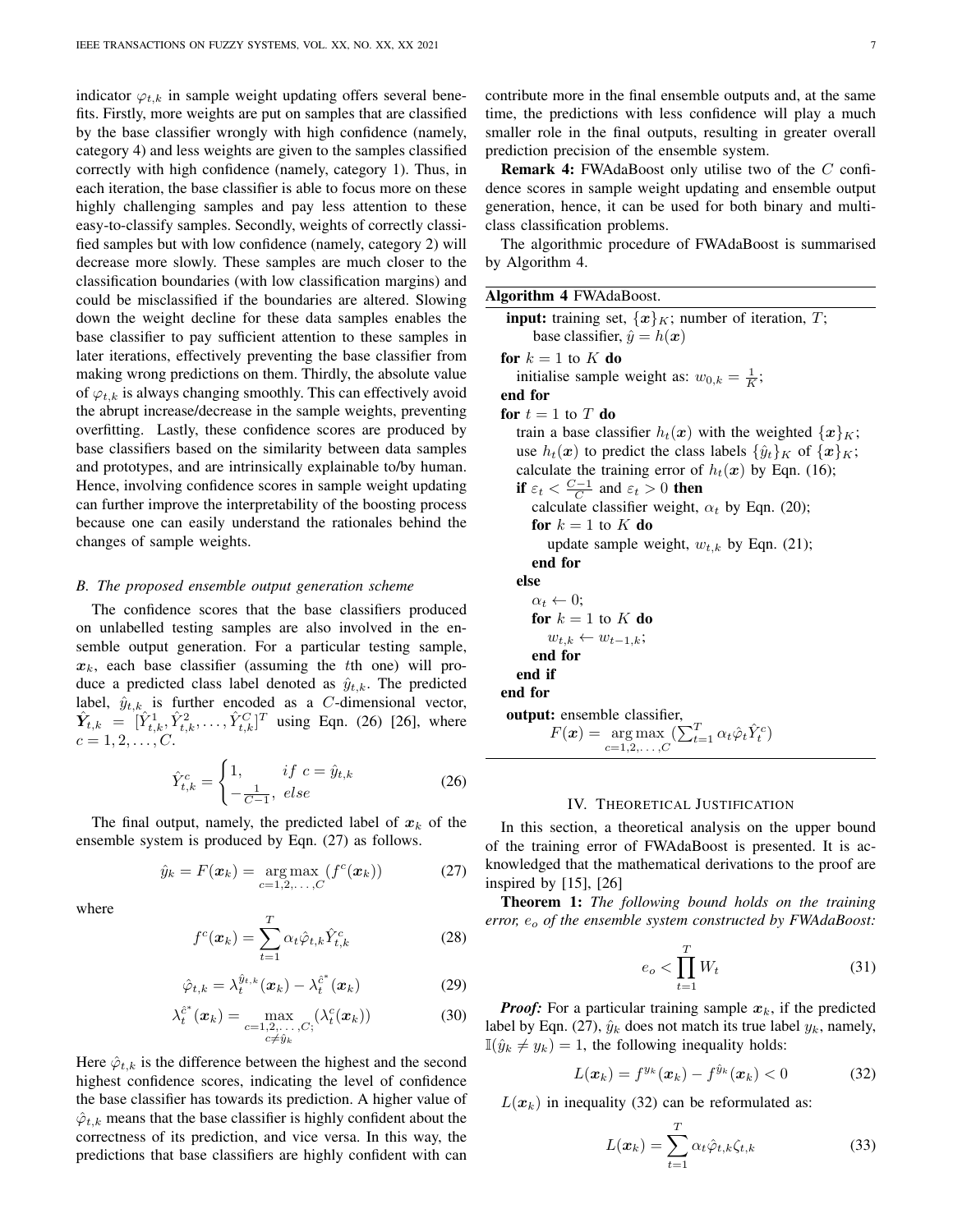where  $\zeta_{t,k} = \hat{Y}_{t,k}^{y_k} - \hat{Y}_{t,k}^{\hat{y}_k}$  and, based on Eqn. (26), there is (on condition that  $\hat{y}_k \neq y_k$ :

$$
\zeta_{t,k} = \begin{cases}\n\frac{C}{C-1}, & \text{if } \hat{y}_{t,k} = y_k \ \& \ \hat{y}_{t,k} \neq \hat{y}_k \\
-\frac{C}{C-1}, & \text{if } \hat{y}_{t,k} = \hat{y}_k \ \& \ \hat{y}_{t,k} \neq y_k \\
0, & \text{if } \hat{y}_{t,k} \neq y_k \ \& \ \hat{y}_{t,k} \neq \hat{y}_k\n\end{cases} \tag{34}
$$

The following relationship can be derived via a comparison between Eqns. (22) and (29),

$$
\begin{cases} |\varphi_{t,k}| = \hat{\varphi}_{t,k}, & \text{if } \hat{y}_{t,k} = y_k \\ |\varphi_{t,k}| \ge \hat{\varphi}_{t,k}, & \text{if } \hat{y}_{t,k} \ne y_k \end{cases}
$$
 (35)

Based on Eqns. (34) and (35), one can tell that the following inequality always holds:

$$
\frac{C}{C-1}\varphi_{t,k} \le \hat{\varphi}_{t,k}\zeta_{t,k} \tag{36}
$$

Considering that  $\alpha_t \geq 0 \ \forall t = 1, 2, ..., T$ , inequality (37) can be derived from inequalities (32) and (36):

$$
\frac{C}{C-1} \sum_{t=1}^{T} \alpha_t \varphi_{t,k} < \sum_{t=1}^{T} \alpha_t \hat{\varphi}_{t,k} \zeta_{t,k} < 0 \tag{37}
$$

Hence, there is  $\sum_{t=1}^{T} \alpha_t \varphi_{t,k} < 0$ . By unravelling the proposed sample weight updating rule (Eqn. (21)), there is [15]:

$$
w_{T,k} = \frac{e^{-\sum_{t=1}^{T} \alpha_t \varphi_{t,k}}}{K \prod_{t=1}^{T} W_t}
$$
(38)

and the following inequality (39) holds:

$$
\mathbb{I}(\hat{y}_k \neq y_k) < e^{-\sum_{t=1}^T \alpha_t \varphi_{t,k}} = w_{T,k} \cdot K \prod_{t=1}^T W_t \tag{39}
$$

Since the overall training error of the ensemble system,  $e_0$ can be formulated in the form of Eqn. (40) [15],

$$
e_o = \frac{1}{K} \sum_{k=1}^{K} \mathbb{I}(\hat{y}_k \neq y_k)
$$
 (40)

and inequality (41) can be obtained.

$$
e_o < \frac{1}{K} \sum_{k=1}^{K} e^{-\sum_{t=1}^{T} \alpha_t \varphi_{t,k}} = \prod_{t=1}^{T} W_t \tag{41}
$$

Remark 5: It can be concluded from inequality (41) that the training error of FWAdaBoost is upper bounded. This conclusion coincides with the Theorem 1 in [15], but it considers the more general multi-class classification problems.

#### V. EXPERIMENTAL INVESTIGATIONS

In this section, numerical examples on a wide range of benchmark problems are presented to demonstrate the efficacy of the proposal FWAdaBoost-SOFIES. The algorithms were developed on MATLAB 2018b platform. The performance was evaluated on a laptop with dual core i7 processer  $2.60 \text{GHz} \times 2$ and 16GB RAM. By default, all the numerical experiments were conducted in offline scenarios and the reported results were obtained as the average of 25 Monte-Carlo experiments to allow a certain degree of randomness.

Since FWAdaBoost is suitable for both binary and multiclass classification problems, benchmark datasets of the two types are used for numerical experiments. In this study, nine numerical binary classification problems, 12 numerical multi-class classification problems and two multi-class image classification problems are considered. Key information of binary problems is tabulated in Supplementary Table S1. Key information of the 14 numerical and image classification problems is provided in Supplementary Table S2. Web links to the 23 datasets are given in Supplementary Table S3.

#### *A. Visual illustration*

In this subsection, an illustrative example is presented to demonstrate the process of FWAdaBoost-SOFIES to build a more precise decision-boundaries from training data. For visual clarity, principle component analysis (PCA) is applied to reduce the dimensionality of the original data to two and the obtained first two principle components (PCs) are further normalised to the value range of  $[0, 1]$ . After pre-processing, half of the dataset is used to form the training set and the rest is used for testing. In this example, Euclidean distance is used as the distance measure for convenient illustration. The constructed ensemble system by FWAdaBoost is composed of six base classifiers, and the level of granularity, G is set as 3.

Firstly, the spatial distributions of the 2-dimensional training and testing samples in the data space are depicted in Supplementary Fig. S1(a) and (b), respectively, where dots "." in light blue represent data samples of class 1 and the dots "·" in orange represent data samples of class 2. It can be observed from Supplementary Fig. S1 that the data samples of two classes are mixed together in the dense central area.

Same as the standard AdaBoost-based ensemble framework, the six base classifiers of FWAdaBoost-SOFIES are learned sequentially from training data, and the classification boundaries of each base classifier will be different due to the weighted random sampling. The prototypes identified from training data by SOFIS during each training iteration are visualised in Supplementary Fig. S2(a)-(f), where the larger dots "•" in blue represent the prototypes identified from data samples of class 1 and the larger dots " $\bullet$ " in red represent the prototypes identified from data samples of class 2. The Voronoi tessellations [50] formed by these prototypes are also visualised in Supplementary Fig. S2, where the black dash lines "- -" represent the boundaries of Voronoi tessellations. Based on the formed Voronoi tessellations in the data space, the classification boundaries of the predictive model are then built naturally, presented by the green lines "—" in Supplementary Fig. S2. The integrated classification boundaries of the six base classifiers are given by Fig. 3. By comparing between Supplementary Fig. S2 and Fig. 3, one can see that more sophisticated classification boundaries are constructed by forming an ensemble system from the six base learners.

To demonstrate the effectiveness of the proposed FWAdaBoost algorithm, the classification error rate of FWAdaBoost-SOFIES on the testing set is reported in Supplementary Table S4, and the respective classification error rates of the six base classifiers are reported in the same table as well. One can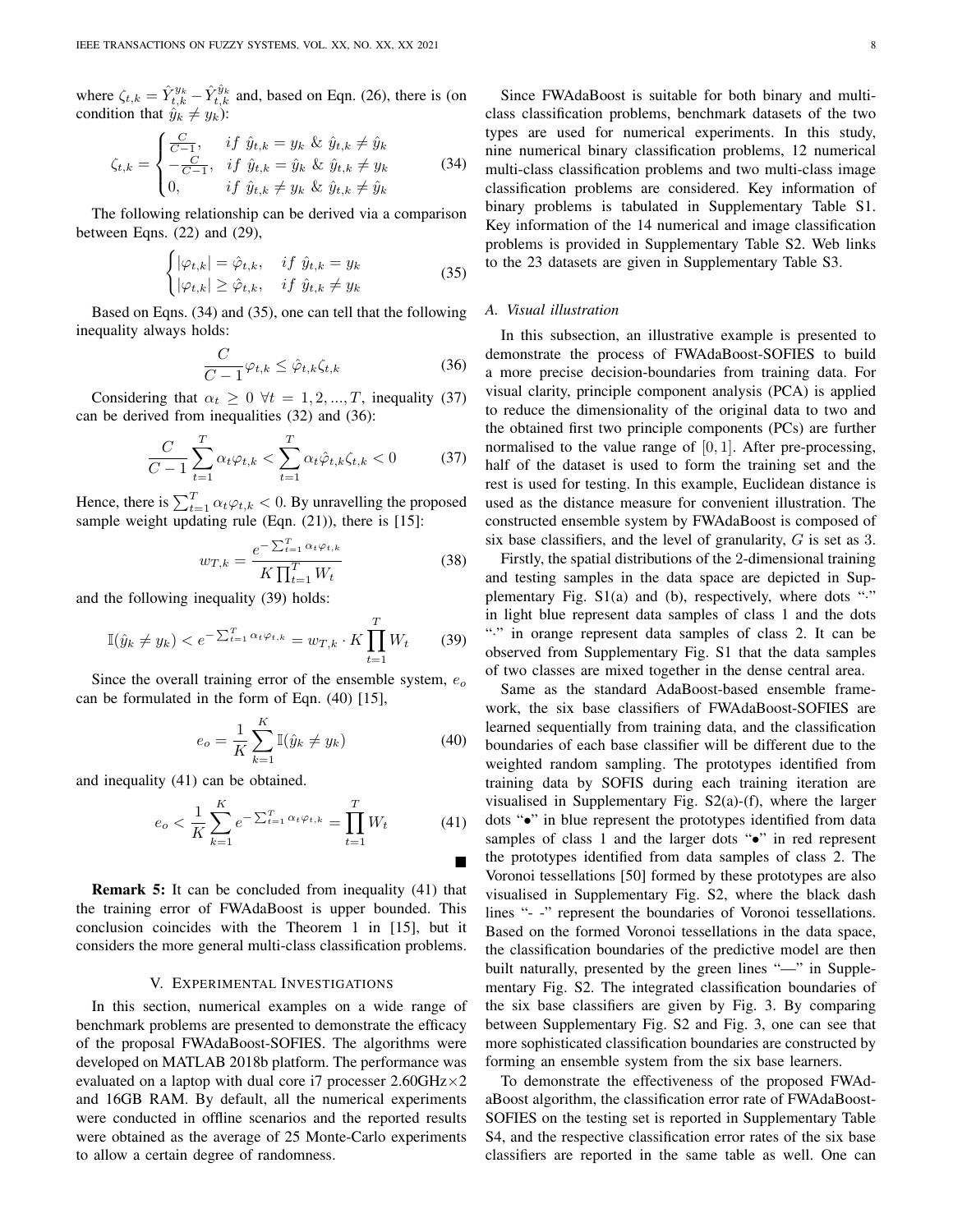

Fig. 3: The integrated decision boundaries of the six base learners through training (dots"·" in light blue –data samples of class 1; the dots "·" in orange – data samples of class 2; the larger dots"•" in blue - prototypes of class 1; the larger dots "•" in red – prototypes of class 2; black dash lines "- -" – the boundaries of Voronoi tessellations; the green lines "—" – the decision boundaries)

clearly see from Supplementary Table S3 that FWAdaBoost is capable of constructing a more precise predictive ensemble model from the learned base classifiers.

#### *B. Sensitivity analysis*

In this subsection, numerical experiments are conducted to investigate the influence of the level of granularity, G and the number of base classifiers, T within the ensemble system on the performance of FWAdaBoost-SOFIES. Four benchmark datasets (one binary ones and three multi-class ones) are used for the numerical examples presented in this subsection, namely, MG, IS, MF and WF. For MG, MF, and WF datasets, half of the data samples are randomly selected out to form the training sets, and the remaining ones are used to form the testing sets. For IS dataset, the original train/test split is kept, but the orders of the training samples are scrambled randomly during the experiments.

Firstly, the influence of the externally controlled parameter, G on system performance is studied. In this numerical example, the ensemble system is composed of 20 base classifiers, namely,  $T = 20$ . The value of G varied from 1 to 14. The obtained results in terms of classification accuracy rates on the testing sets are reported in Supplementary Table S5, where the prediction results by SOFIS are also reported as the baseline.

It can be observed from Supplementary Table S5 that the proposed FWAdaBoost algorithm effectively boosts the prediction performance of SOFIS, and the boosting effect is even more significant when a lower level of granularity is used. Taking MG and WF datasets as example, the prediction accuracy rates of FWAdaBoost-SOFIES are improved by approximately 30% and 13% with the level of granularity set as  $G = 1$ , and approximately 14% and 10% with the level of granularity set as  $G = 2$ . The proposed ensemble system reaches the maximum prediction precision with G greater than 5 on the considered benchmark problems. Beyond this range, increasing the value of  $G$  will not bring significant improvement to the system performance. Meanwhile, SOFIS reaches the maximum prediction precision with  $G$  greater than 7. This example also serves as a strong evidence, showing the effectiveness of the proposed FWAdaBoost on boosting the performance of SOIFS.

Secondly, the influence of the externally controlled parameter,  $T$  on system performance is studied. In this numerical example, the number of the base classifiers in the ensemble system, namely,  $T$  varies from  $5$  to  $35$ . Two different levels of granularity, G are considered, namely,  $G = 2$  and  $G = 12$ . The obtained results in terms of classification accuracy rates on the testing sets are reported in Supplementary Table S6. The prediction results by SOFIS under the same experimental settings (in this case,  $T = 1$ ) are also reported in the same table for better illustration.

Supplementary Table S6 shows that generally, the more base classifiers are used in the ensemble system, the better the prediction accuracy will be. However, it is also worth noting that when FWAdaBoost-SOFIES is composed of more than 20 base classifiers, adding more base classifiers to the ensemble systems will not bring significant benefits to the overall prediction performance.

Based on Supplementary Tables S5 and S6, for the rest of this section, unless specifically declared otherwise, the level of granularity of SOFIS is set to be  $G = 12$  to ensure that SOFIS always achieves strong prediction performance, and the ensemble classifier is composed of 20 base classifiers, namely,  $T = 20$ . Note that this is a recommended parameter setting, and the performance of FWAdaBoost-SOFIES can be further improved on a particular problem by tuning the two parameters. However, it is demonstrated through numerical examples later that with this recommended setting, FWAdaBoost-SOFIES outperforms its competitors on a wide range of benchmark problems (different from the four datasets considered in this subsection).

#### *C. Ablation analysis*

In this subsection, ablation analysis is performed to justify the effectiveness and validity of the proposed concept and general principles. As stated in Section III, FWAdaBoost employs the same framework of the widely used SAMME, but its sample weight updating and ensemble output generation schemes have been modified to utilise the confidence scores produced by SOFIS during decision-making for greater prediction precision. In the following example, two variations of FWAdaBoost are considered, namely, FWAdaBoost1 and FWAdaBoost2. Both variations follow the same framework of SAMME. However, FWAdaBoost1 uses the proposed sample weight updating scheme only, while FWAdaBoost2 uses the proposed ensemble output generation scheme only. 10 benchmark datasets are used in this example, which include four binary ones, namely, MG, PID, PW and SP, and six multiclass ones, namely, CA, IS, MF, OR, PR and WF. For MG,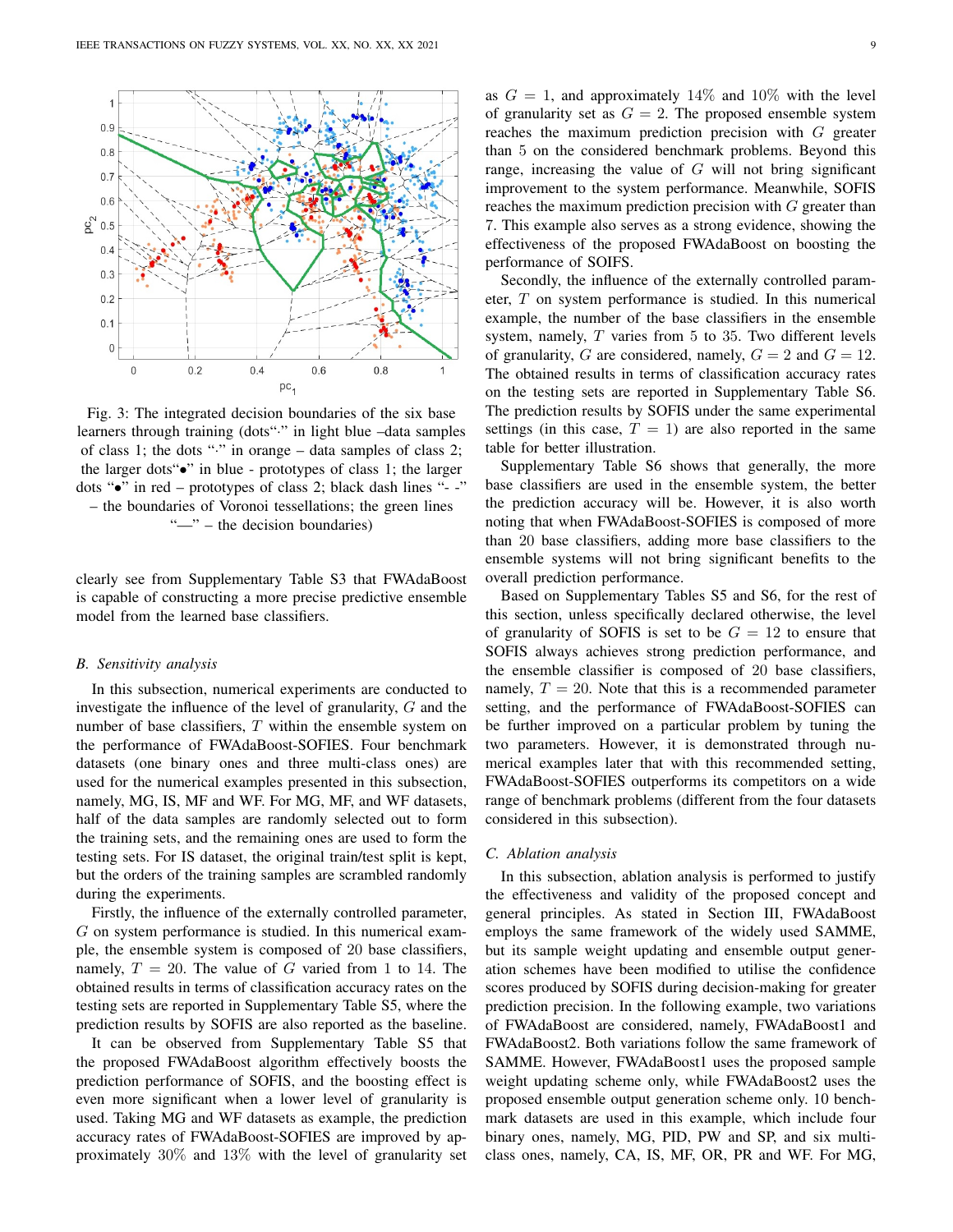PID, SP, CA, MF and WF datasets, half of the data samples are randomly selected out to form the training sets, and the remaining ones are used to form the testing sets. For IS, OR and PR datasets, the original train/test splits are kept, but the orders of the training samples are scrambled randomly during the experiments. The prediction results of the ensemble systems constructed by FWAdaBoost, FWAdaBoost1 and FWAdaBoost2 on the testing sets of the eight benchmark problems are tabulated in Supplementary Table S7 with the results obtained by SAMME given as the baseline. The average classification accuracy rates over the ten datasets are presented by Fig. 4.



Fig. 4: Overall average classification accuracy comparison for ablation analysis

One can see from Supplementary Table S7 and Fig. 4 that FWAdaBoost2 is able to construct more precise ensemble systems than SAMME in most of the cases. However, FWAdaBoost1 only outperforms SAMME (AdaBoost) on binary classification problems. This is due to the fact that FWAdaBoost1 gives much less weights to correct predictions with high confidences during the training process than SAMME. As a result, the classification boundaries of some base classifiers within the ensemble system are altered by the less confident predictions and wrong predictions to a greater degree in order to correctly classifying such samples. However, this may also lead to the issue that some of the easy-to-classify samples will be wrongly classified by these base classifiers. This causes the lower classification performance of the ensemble system constructed by FWAdaBoost1. However, with both proposed sample weight updating and ensemble output generation schemes, this issue can be successfully addressed because the levels of confidence each base classifier have towards its individual predictions are considered in the overall ensemble outputs. Therefore, it can be concluded from Supplementary Table S7 and Fig. 4 that FWAdaBoost can effectively improve the prediction performance of the overall ensemble system.

#### *D. Performance demonstration*

In this subsection, numerical experiments are conducted for comparing the performance of FWAdaBoost over AdaBoost and its variations. Since FWAdaBoost is suitable for both binary and multi-class classification problems, experiments are performed on the two types of problems separately.

Firstly, seven binary classification problems, namely, ESR, GC, OD, PID, PW, SE and SP are used for evaluating the performance of FWAdaBoost-SOFIES. During the experiments,

the original train/test split of OD dataset is kept but the order of the training samples are randomly scrambled in each experiment. For the other six datasets, 50% of the data samples are selected out randomly to form the training sets and the rest are used for testing. In addition, the following six two-class boosting algorithms are used to construct ensemble classifiers with SOFIS serving as benchmark comparison: 1) AdaBoost [10]; 2) ReAdaBoost [15], [17]; 3) AveBoost2 [20]; 4) PAdaBoost [18]; 5) NDAdaBoost [22], and; 6) RoAdaBoost [12]. Classification results of the ensemble systems constructed by FWAdaBoost and its competitors are reported in Table I in terms of balanced accuracy rate  $(BAcc)$  [56], where the best results are highlighted. The results obtained by SOFIS are also reported in the same table as the baseline. For better demonstration, performances of the eight algorithms over the seven binary classification datasets are ranked from best to worst in terms of BAcc, and the average ranks are reported in Table I. It is shown by Table I that the ensemble system constructed by FWAdaBoost is able to achieve very high balanced accuracy on the seven binary datasets, surpassing the alternative ensemble systems constructed by other two-class boosting algorithms involved in this example. This example justifies the effectiveness of the proposed algorithm.

Next, nine multi-class benchmark datasets are used for performance evaluation, which include AB, CA, GP, LR, OR, PB, PR, SH and TE. Following the same experimental protocol used before, for OR and PR datasets, the original train/test splits are kept, but the orders of the training samples are scrambled randomly in each experiment. For the other seven datasets, 50% of the data samples are selected out randomly to build the training sets and the remaining samples are used to form the testing sets. The following four well-known multiclass boosting algorithms are used for benchmark comparison: 1) AdaBoost.M1 [24]; 2) AdaBoost.M2 [24]; 3) SAMME [26], and; 4) ReSAMME [26].

Classification performances of the ensemble classifiers constructed by the five multi-class boosting algorithms are reported in Table II in terms of BAcc [56] with the best results being highlighted. The results obtained by SOFIS are also reported in the same table as baseline. Similar, average performance ranks of the six approaches over the nine datasets are also reported. Table II shows that the ensemble system constructed by the proposed FWAdaBoost algorithm outperforms alternative ensemble systems with the highest overall rank, demonstrating its efficacy.

It is also interesting to notice from the comparison given by Tables I and II that FWAdaBoost, ReAdaBoost and Re-SAMME all involve the prediction confidences (confidence scores in this case) in sample weight updating and ensemble output generation, but FWAdaBoost outperforms the other two algorithms in most of the cases thanks to the unique operating mechanism proposed in this paper.

Then, the performance of FWAdaBoost-SOFIES is compared with a number of classification approaches on the nine multi-class datasets for benchmark comparison. The following nine widely used classification approaches are used for comparison (the first three are zero-order FISs): 1) selforganizing fuzzy inference ensemble system (SOFEnsemble)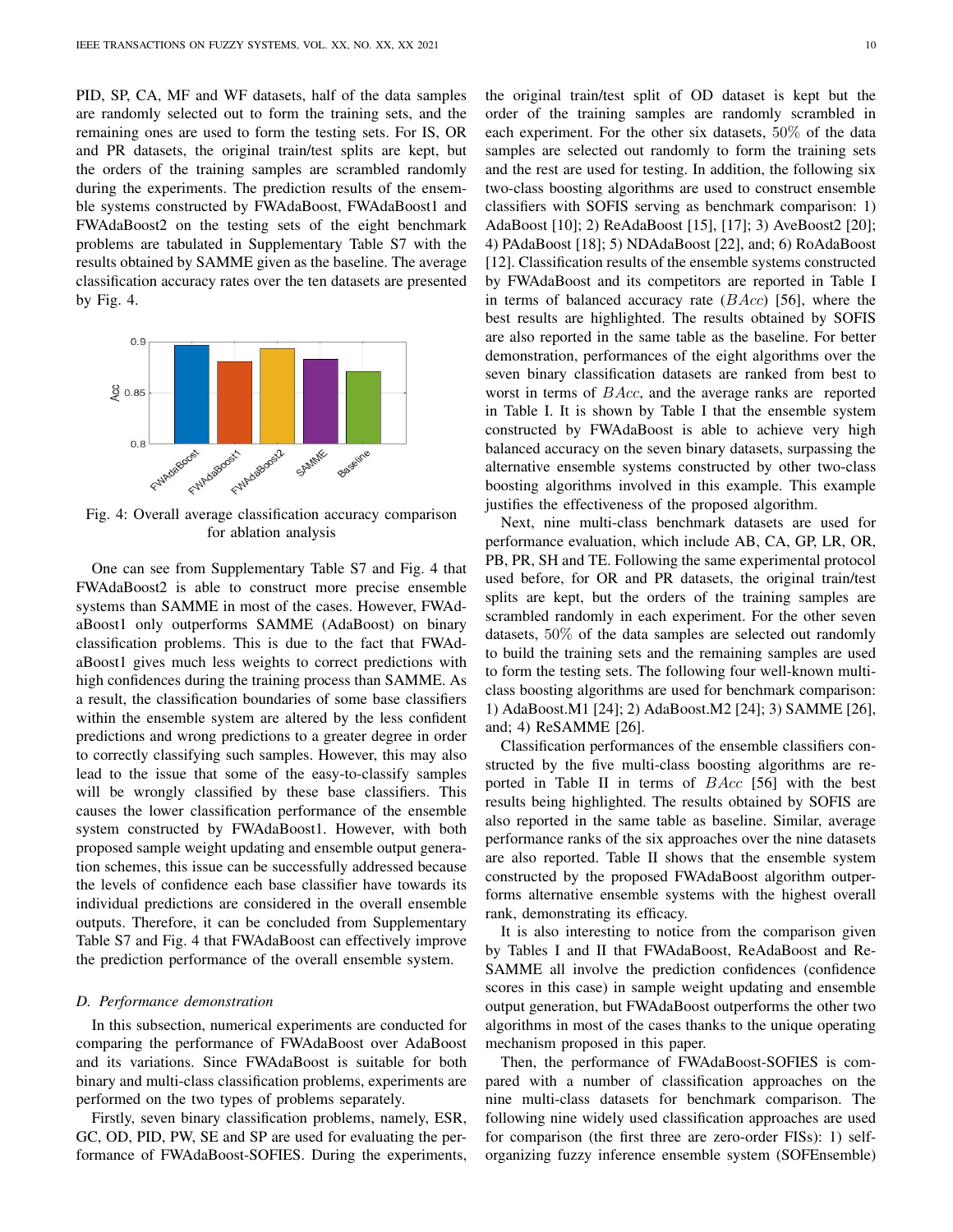| Algorithm         | <b>ESR</b> | GC     | OD     | PID.   | <b>PW</b> | SE     | <b>SP</b> | Rank |
|-------------------|------------|--------|--------|--------|-----------|--------|-----------|------|
| <b>FWAdaBoost</b> | 0.8296     | 0.6044 | 0.9439 | 0.6179 | 0.9423    | 0.5003 | 0.8342    | 2.5  |
| AdaBoost          | 0.8112     | 0.5890 | 0.9398 | 0.6126 | 0.9367    | 0.5269 | 0.8099    | 6.2  |
| <b>ReAdaBoost</b> | 0.8273     | 0.5972 | 0.9440 | 0.6117 | 0.9419    | 0.5004 | 0.8337    | 4.4  |
| AveBoost2         | 0.8213     | 0.5965 | 0.9452 | 0.6128 | 0.9413    | 0.5106 | 0.8283    | 4.3  |
| PAdaBoost         | 0.8246     | 0.6034 | 0.9435 | 0.6158 | 0.9402    | 0.5002 | 0.8342    | 4.2  |
| <b>NDAdaBoost</b> | 0.8298     | 0.6015 | 0.9421 | 0.6118 | 0.9399    | 0.5048 | 0.8317    | 4.6  |
| <b>RoAdaBoost</b> | 0.8277     | 0.6036 | 0.9423 | 0.6155 | 0.9422    | 0.5042 | 0.8349    | 3.0  |
| <b>Baseline</b>   | 0.8112     | 0.5863 | 0.9398 | 0.5994 | 0.9367    | 0.5269 | 0.8099    | 6.8  |

TABLE II OVERALL PERFORMANCE COMPARISON BETWEEN DIFFERENT BOOSTING ALGORITHMS ON MULTI-CLASS CLASSIFICATION PROBLEMS

| Algorithm               | AВ     | CА     | GΡ     | LR     | OR     | PB     | PR     | SН     | TE     | Rank |
|-------------------------|--------|--------|--------|--------|--------|--------|--------|--------|--------|------|
| <b>FWAdaBoost</b>       | 0.5398 | 0.7389 | 0.7378 | 0.9409 | 0.9777 | 0.6650 | 0.9763 | 0.9078 | 0.9886 | 2.1  |
| AdaBoost.M1             | 0.5083 | 0.7288 | 0.7360 | 0.9287 | 0.9759 | 0.7084 | 0.9757 | 0.8947 | 0.9873 | 4.0  |
| AdaBoost M <sub>2</sub> | 0.5325 | 0.7202 | 0.6869 | 0.9346 | 0.9791 | 0.6855 | 0.9779 | 0.9036 | 0.9884 | 3.1  |
| <b>SAMME</b>            | 0.5189 | 0.7287 | 0.7340 | 0.8924 | 0.9759 | 0.7084 | 0.9757 | 0.8775 | 0.9851 | 4.8  |
| <b>ReSAMME</b>          | 0.5416 | 0.7094 | 0.7706 | 0.9361 | 0.9790 | 0.6593 | 0.9773 | 0.9036 | 0.9882 | 2.8  |
| <b>Baseline</b>         | 0.5080 | 0.7287 | 0.7360 | 0.9287 | 0.9760 | 0.7084 | 0.9757 | 0.8945 | 0.9873 | 4.2  |

[53]; 2) zero-order autonomous learning multiple-model classifier (ALMMo0) [54]; 3) eClass0 classifier [39]; 4) SVM with linear kernel; 5) KNN; 6) DT; 7) multilayer perceptron (MLP); 8) sequence classifier (SC) [58], and; 9) extreme learning machine (ELM) [59].

In this example, SOFEnsemble, ALMMo0, eClass0 and SC classifiers follow the recommended parameter settings given by [39], [53], [54], [58]. For SVM, KNN, MLP, DT and ELM classifiers, five different parameter settings are considered for each of them during the experiments and the best performances are reported. In particular, the box constraint, C of SVM is set as:  $C \in \{0.5, 0.75, 1.0, 1.25, 1.5\}$ . The number of nearest neighbours, k for KNN is set as:  $k \in \{6, 8, 10, 12, 14\}$ . Five different architectures are considered for MLP, namely, *i)* one hidden layer with 20 neurons; *ii)* two hidden layers with 20 neurons in each; *iii)* three hidden layers with 20 neurons in each; *iv)* one hidden layer with 40 neurons, and; *v)* two hidden layers with 40 neurons in each. The maximum depth of DT varies from 25, 50, 100, 150 and 200. The maximum number of neurons of ELM varies from 100, 150, 200, 250 and 300.

In addition, the following eight ensemble classifiers based on AdaBoost.M2 and SAMME are created from SVM, KNN, DT and MLP with the respective best performing parameter settings, and used for benchmark comparison: 1) AdaBoost.M2-based SVM ensemble classifier (AdaBoost.M2- SVM); 2) AdaBoost.M2-based KNN ensemble classifier (AdaBoost.M2-KNN); 3) AdaBoost.M2-based DT ensemble classifier (AdaBoost.M2-DT); 4) AdaBoost.M2-based MLP ensemble classifier (AdaBoost.M2-MLP); 5) SAMME-based SVM ensemble classifier (SAMME-SVM); 6) SAMME-based KNN ensemble classifier (SAMME-KNN); 7) SAMME-based DT ensemble classifier (SAMME-DT), and; 8) SAMMEbased MLP ensemble classifier (SAMME-MLP). Following the experimental setting of FWAdaBoost-SOFIES, the number of base classifiers for each ensemble model is set as 20.

The results obtained by FWAdaBoost-SOFIES and its competitors are reported in Table III in terms of BAcc [56]. The results obtained by SOFIS are also presented in the same table as baseline. The best results in Table III are in bold. For visual clarity, the performances of the 18 algorithms involved in this numerical example are ranked from best to worst in terms of BAcc per dataset, and the average ranks are also tabulated in Table III. From Table III one can see that the proposed FWAdaBoost-SOFIES is ranked the top place on nine multiclass classification problems, demonstrating the efficacy of the proposed ensemble approach for classification.

To examine the statistical significance of the better performance achieved by FWAdaBoost-SOFIES, over the 18 singlemodel and ensemble competitors and on the nine benchmark problems, pairwise Wilcoxon signed rank tests [57] are conducted. The outcomes of the pairwise tests in terms of  $p$ value are tabulated in Supplementary Table S8, where the cascaded classification results by each approach from the 25 experiments are used. It can be observed that 88.9% of the p-values returned by the pairwise Wilcoxon tests are below the level of significance specified by  $\alpha = 0.05$ . This suggests that the performance of FWAdaBoost-SOFIES is significantly better than the other 18 classifiers.

As the number and model complexity of base classifiers can have great impact on the performances of the resulting ensemble models, additional numerical experiments are performed to compare the performances between FWAdaBoost-SOFIES and the eight AdaBoost.M2-based and SAMMEbased ensemble classifiers used in the previous example with the respective optimised parameter settings for better evaluation. AdaBoost.M2-SOFIES and SAMME-SOFIES are also involved in the numerical comparison. In this example, the nine multi-class benchmark datasets used before are employed,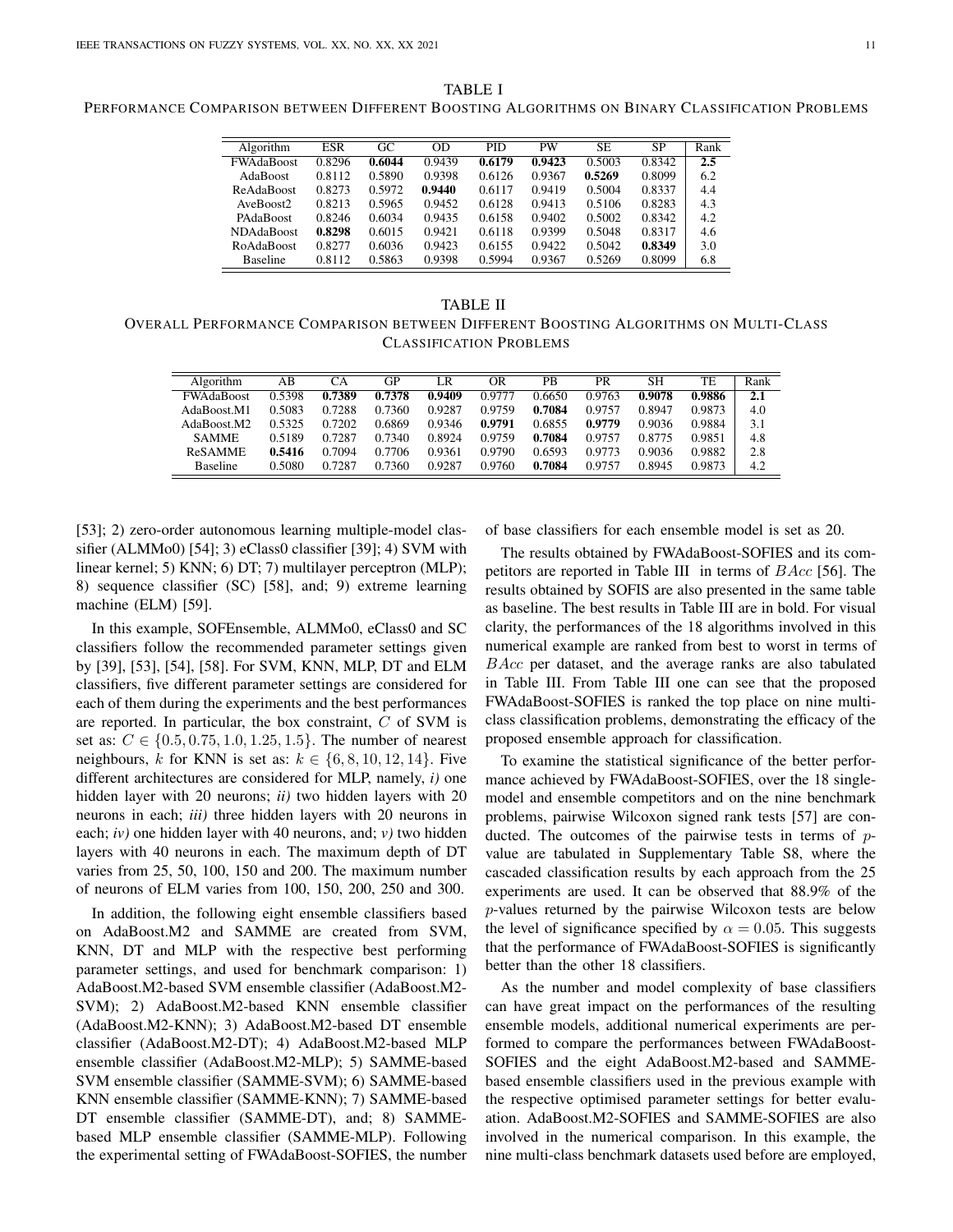TABLE III PERFORMANCE COMPARISON BETWEEN DIFFERENT SINGLE-MODEL AND ENSEMBLE CLASSIFIERS

| Algorithm                | AB     | CA     | <b>GP</b> | LR     | <b>OR</b> | PB     | PR     | <b>SH</b> | TE     | Rank |
|--------------------------|--------|--------|-----------|--------|-----------|--------|--------|-----------|--------|------|
| <b>FWAdaBoost-SOFIES</b> | 0.5398 | 0.7389 | 0.7378    | 0.9409 | 0.9777    | 0.6650 | 0.9763 | 0.9078    | 0.9886 | 4.6  |
| <b>SOFIS</b>             | 0.5080 | 0.7287 | 0.7360    | 0.9287 | 0.9760    | 0.7084 | 0.9757 | 0.8945    | 0.9873 | 7.4  |
| SOFEnsemble              | 0.5373 | 0.6775 | 0.7440    | 0.9370 | 0.9100    | 0.5415 | 0.9426 | 0.8984    | 0.9799 | 10.6 |
| ALMM <sub>00</sub>       | 0.4878 | 0.7100 | 0.6516    | 0.9198 | 0.9776    | 0.6875 | 0.9750 | 0.8953    | 0.9857 | 8.4  |
| eClass0                  | 0.4765 | 0.6784 | 0.2971    | 0.5074 | 0.8727    | 0.6440 | 0.8473 | 0.7000    | 0.7783 | 17.0 |
| <b>SVM</b>               | 0.5259 | 0.7431 | 0.4207    | 0.8524 | 0.9625    | 0.5565 | 0.9563 | 0.9173    | 0.9906 | 9.3  |
| <b>KNN</b>               | 0.5337 | 0.7116 | 0.7530    | 0.9294 | 0.9782    | 0.6040 | 0.9760 | 0.8721    | 0.9754 | 7.7  |
| DT                       | 0.5332 | 0.8338 | 0.7034    | 0.6848 | 0.8542    | 0.7752 | 0.9121 | 0.6943    | 0.9030 | 12.6 |
| <b>MLP</b>               | 0.5503 | 0.7770 | 0.5356    | 0.6535 | 0.9502    | 0.5763 | 0.9573 | 0.6586    | 0.9800 | 11.7 |
| <b>SC</b>                | 0.4640 | 0.7723 | 0.8106    | 0.8557 | 0.9547    | 0.6461 | 0.9516 | 0.8955    | 0.9812 | 8.8  |
| <b>ELM</b>               | 0.3750 | 0.6326 | 0.4752    | 0.5606 | 0.9336    | 0.2009 | 0.9595 | 0.4515    | 0.9802 | 15.6 |
| AdaBoost.M2-SVM          | 0.5205 | 0.7393 | 0.4175    | 0.8522 | 0.9620    | 0.6273 | 0.9577 | 0.9119    | 0.9882 | 9.6  |
| AdaBoost.M2-KNN          | 0.5223 | 0.7092 | 0.7383    | 0.9254 | 0.9773    | 0.5861 | 0.9761 | 0.8595    | 0.9762 | 9.4  |
| AdaBoost.M2-DT           | 0.5339 | 0.8349 | 0.7550    | 0.7447 | 0.9206    | 0.7861 | 0.9409 | 0.7743    | 0.9466 | 9.3  |
| AdaBoost.M2-MLP          | 0.5515 | 0.7804 | 0.5457    | 0.7072 | 0.9642    | 0.6237 | 0.9643 | 0.8140    | 0.9849 | 8.3  |
| <b>SAMME-SVM</b>         | 0.5259 | 0.7431 | 0.4207    | 0.8354 | 0.9572    | 0.6713 | 0.9562 | 0.8888    | 0.9897 | 9.5  |
| <b>SAMME-KNN</b>         | 0.5337 | 0.7116 | 0.7530    | 0.9294 | 0.9782    | 0.6040 | 0.9760 | 0.8721    | 0.9754 | 7.7  |
| <b>SAMME-DT</b>          | 0.5435 | 0.8340 | 0.7280    | 0.7522 | 0.8787    | 0.7752 | 0.9189 | 0.7338    | 0.9052 | 10.5 |
| <b>SAMME-MLP</b>         | 0.5514 | 0.7659 | 0.5354    | 0.6994 | 0.9504    | 0.5768 | 0.9546 | 0.7305    | 0.9710 | 12.0 |

TABLE IV PERFORMANCE COMPARISON BETWEEN DIFFERENT ENSEMBLE CLASSIFIERS WITH OPTIMISED PARAMETER SETTINGS

| Algorithm                | AB     | СA     | GP     | LR     | 0 <sub>R</sub> | <b>PB</b> | PR     | <b>SH</b> | <b>TE</b> | MN     | <b>FMN</b> | Rank |
|--------------------------|--------|--------|--------|--------|----------------|-----------|--------|-----------|-----------|--------|------------|------|
| <b>FWAdaBoost-SOFIES</b> | 0.5345 | 0.7289 | 0.7049 | 0.9282 | 0.9753         | 0.6521    | 0.9759 | 0.8909    | 0.9863    | 0.9594 | 0.8447     | 2.9  |
| AdaBoost.M2-SOFIES       | 0.5305 | 0.7171 | 0.6840 | 0.9190 | 0.9758         | 0.6798    | 0.9757 | 0.8881    | 0.9857    | 0.9579 | 0.8408     | 3.8  |
| AdaBoost.M2-SVM          | 0.5225 | 0.7369 | 0.4140 | 0.8475 | 0.9590         | 0.6051    | 0.9551 | 0.9094    | 0.9859    | 0.9300 | 0.8359     | 6.4  |
| AdaBoost M2-KNN          | 0.5212 | 0.6801 | 0.7010 | 0.9060 | 0.9737         | 0.5562    | 0.9742 | 0.8461    | 0.9697    | 0.9432 | 0.8114     | 7.0  |
| AdaBoost.M2-DT           | 0.5254 | 0.8398 | 0.7467 | 0.7622 | 0.9186         | 0.8093    | 0.9396 | 0.7694    | 0.9411    | 0.8942 | 0.8173     | 6.5  |
| AdaBoost.M2-MLP          | 0.5600 | 0.7511 | 0.5529 | 0.7088 | 0.9661         | 0.6208    | 0.9654 | 0.7996    | 0.9888    | 0.5428 | 0.7135     | 6.5  |
| <b>SAMME-SOFIES</b>      | 0.5205 | 0.7151 | 0.6986 | 0.9142 | 0.9730         | 0.6936    | 0.9736 | 0.8712    | 0.9834    | 0.9488 | 0.8280     | 5.5  |
| SAMME-SVM                | 0.5268 | 0.7421 | 0.4189 | 0.8487 | 0.9543         | 0.6774    | 0.9535 | 0.8889    | 0.9883    | 0.9266 | 0.8333     | 6.0  |
| <b>SAMME-KNN</b>         | 0.5279 | 0.6847 | 0.7152 | 0.9121 | 0.9742         | 0.5677    | 0.9745 | 0.8577    | 0.9695    | 0.9466 | 0.8164     | 5.9  |
| SAMME-DT                 | 0.5368 | 0.8333 | 0.7168 | 0.7595 | 0.8742         | 0.7668    | 0.9105 | 0.7157    | 0.8978    | 0.8678 | 0.7903     | 7.3  |
| <b>SAMME-MLP</b>         | 0.5520 | 0.7637 | 0.5254 | 0.6952 | 0.9447         | 0.6126    | 0.9543 | 0.7223    | 0.9784    | 0.7979 | 0.7087     | 8.0  |
|                          |        |        |        |        |                |           |        |           |           |        |            |      |

and the same train/test splits are considered. 25% of data samples in the training sets are randomly picked out to form the validation sets. These validation sets are used for identifying the best parameter settings for these ensemble classifiers aiming at maximising their performances. During the experiments, the level of granularity,  $G$  for FWAdaBoost-SOFIES, AdaBoost.M2-SOFIES and SAMME-SOFIES varies from 6, 8, 10, 12 and 14. The same five different parameter settings used in the previous example are considered for SVM, KNN, DT and MLP. The number of components within each ensemble classifier varies from 5 to 40. The obtained  $BAcc$ of FWAdaBoost-SOFIES and the 10 alternative ensemble classifiers on the nine benchmark problems are tabulated in Table IV, with the best results in bold.

In addition, to evaluate the effectiveness of FWAdaBoost-SOFIES on high-dimensional problems, two visual datasets, namely, MN and FMN are used for performance comparison. To facilitate computation, 10000 training images (1000 images per class) are randomly selected to build the training sets, and 2000 training images (200 images per class) are used for validation. Classification performances on the testing sets by FWAdaBoost-SOFIES and its competitors with the optimised parameter settings are also reported in Table IV in terms of BAcc. The performances of the nine ensemble classifiers on each benchmark problem are ranked from best to worst, and the average ranks are given in the same table.

Similarly, pairwise Wilcoxon signed rank tests [57] are conducted to examine the statistical significance of the better performance achieved by FWAdaBoost-SOFIES over the 10 competitors on the 11 benchmark problems. The outcomes of the pairwise tests are tabulated in Supplementary Table S9. As illustrative examples, IF-THEN rules learned from the two visual datasets by ensemble components of FWAdaBoost-SOFIES are presented in Supplementary Tables S10 and S11.

Table IV shows that FWAdaBoost-SOFIES outperforms all 10 alternative ensemble classifiers on four benchmark problems, including the two high-dimensional visual ones, and its overall performance is ranked at the top. In addition, 77.3% of the p-values returned by the pairwise Wilcoxon tests as given by Supplementary Table 9 are below the level of significance specified by  $\alpha = 0.05$ . This example further demonstrates the superiority of FWAdaBoost-SOFIES. Visual examples given by Supplementary Tables S10 and S11 also demonstrate the high transparency of FWAdaBoost-SOFIES as the learned knowledge from data is kept in its knowledge base in the form of human-understandable, intuitive prototypes.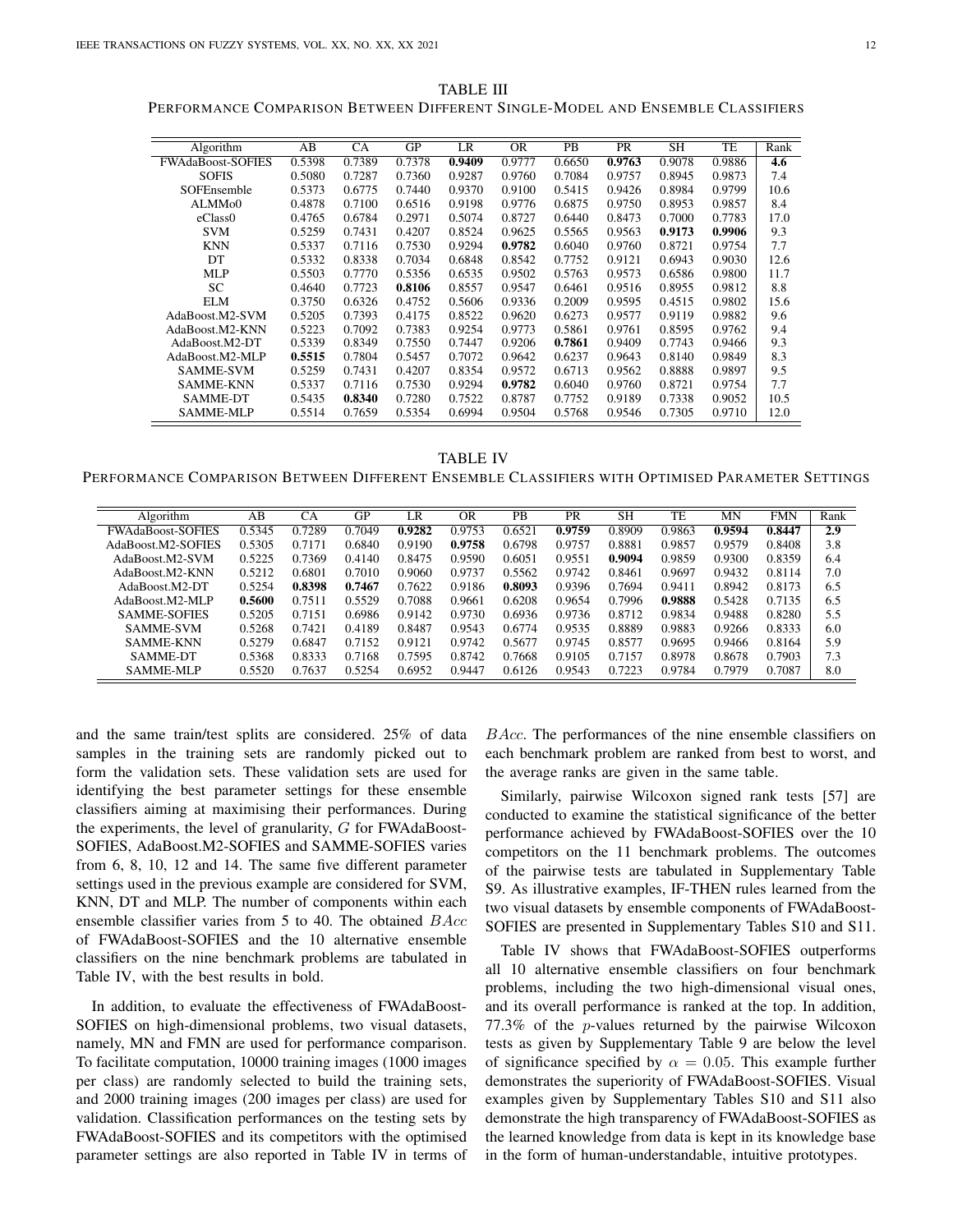TABLE V PERFORMANCE DEMONSTRATION OF FWADABOOST WITH OTHER TYPES OF BASE CLASSIFIERS

| Algorithm                | AΒ     | ņА     | GP     | IS     | MF     | OR     | TE     | Overall Acc |
|--------------------------|--------|--------|--------|--------|--------|--------|--------|-------------|
| <b>FWAdaBoost-ALMMo0</b> | 0.5379 | 0.8820 | 0.7658 | 0.8022 | 0.9469 | 0.9791 | 0.9900 | 0.8434      |
| ALMM <sub>0</sub> 0      | 0.4854 | 0.8447 | 0.6979 | 0.7689 | 0.9356 | 0.7918 | 0.9857 | 0.7871      |
| FWAdaBoost-eClass0       | 0.4923 | 0.7662 | 0.4802 | 0.7486 | 0.7996 | 0.8919 | 0.8034 | 0.7117      |
| eClass0                  | 0.4587 | 0.7035 | 0.2687 | 0.7134 | 0.7918 | 0.8731 | 0.7005 | 0.6442      |

At last, to demonstrate the effectiveness of FWAdaBoost to alternative zero-order fuzzy inference systems, FWAdaBoost-ALMMo0 and FWAdaBoost-eClass0 ensemble classifiers are constructed by using ALMMo0 and eClass0 classifiers as the ensemble components, respectively, following the same ensemble framework as FWAdaBoost-SOFIES. The performances of the two ensemble classifiers are evaluated on AB, CA, GP, IS, MF OR and TE datasets, under the same experimental protocols and reported in Table V .The overall accuracy rates are given in the same table as well. One can see from Table V that FWAdaBoost effectively boosts the classification performances of ALMMo0 and eClass0, showing the applicability of FWAdaBoost to other types of zero-order fuzzy inference systems with similar operating mechanisms.

#### *E. Discussions*

Based on the numerical examples presented in this section, one could conclude that the proposed FWAdaBoost-SOFIES is a powerful ensemble approach for classification by offering users both great prediction precision and high model transparency. In particular, the ablation analysis presented in subsection V.C, namely, Fig.4 and Supplementary Table S7 demonstrate the effectiveness and validity of the new modifications introduced to the multi-class AdaBoost algorithm, resulting in the proposed FWAdaBoost. The performance comparison presented in Tables I and II justifies the efficacy of FWAdaBoost as a boosting algorithm designed specifically for SOFIS. Tables III and IV demonstrates the superior performance of FWAdaBoost-SOFIES over the state-ofthe-art alternatives. Table V further shows that FWAdaBoost can be used for boosting the performances of other zeroorder fuzzy inference systems such as ALMMo0 and eClass0. Nevertheless, this study has several limitations and needs to be further investigated as future work.

Firstly, numerical experiments in this paper are conducted in noise-free environments. Although it is demonstrated through numerical examples that FWAdaBoost is able to create a stronger ensemble fuzzy classifier with higher prediction precision than alternative boosting algorithms. Further experimental investigations are needed to evaluate the robustness of FWAdaBoost and examine its performance in noisy environments.

Secondly, zero-order FISs are usually linear classifiers. It is well known that the performance of a linear classifier is often very limited when applied to nonlinear problems where data samples are not linearly separable. Despite that this limitation has been partially lifted through ensemble learning, it would be worth introducing some modifications, for example, the kernel tricks to SOIFS such that the performance of FWAdaBoostSOFIES on nonlinear classification problems can be further improved.

Last but not least, FWAdaBoost-SOFIES in this paper uses cosine dissimilarity as the default distance measure only. It is well known that distance measures play a significant role in classification. Different types of distance measures can lead to different classification results. Although cosine dissimilarity is widely used for high dimensional data classification, it is not a full distance metric and may hide important information. Therefore, it would be interesting to see how FWAdaBoost-SOFIES performs with other types of distance measures, e.g., Euclidean distance, Mahalanobis distance.

#### VI. CONCLUSION

This paper investigates the potential of AdaBoost to incorporate fuzzy inference systems as base classifiers and proposes FWAdaBoost-SOFIES for multi-class classification. With the modified sample weight updating and output generation schemes, FWAdaBoost is able to boost the classification performance of SOFIS to a greater extent than alternative boosting algorithms. Numerical examples demonstrated the superior performance of FWAdaBoost-SOFIES on a wide range of benchmark problems.

There are several considerations for future work. Firstly, SOFIS can learn from static data and streaming data, but FWAdaBoost-SOFIES is limited to offline application scenarios at this moment. It would be very useful to develop an online version for FWAdaBoost so that the proposed ensemble classifier can be used for time-critical applications. Secondly, introducing the kernel tricks to SOFIS and FWAdaBoost-SOFIES will be an interesting direction for future work. Such modification can improve the capability of SOFIS and FWAdaBoost-SOFIES to handle nonlinear problems. In addition, as aforementioned, the robustness of FWAdaBoost-SOFIES to noisy data needs to be investigated. Finally, the impacts of different distance measures on classification performance and robustness of FWAdaBoost-SOFIES also need to be evaluated.

#### **REFERENCES**

- [1] R. Polikar, "Ensemble based systems in decision making," *IEEE Circuits Syst. Mag.*, vol. 6, no. 3, pp. 21–44, 2006.
- [2] L. Rokach, "Ensemble-based classifiers," *Artif. Intell. Rev.*, vol. 33, no. 1–2, pp. 1–39, 2010.
- [3] L. Breiman, "Random forests," *Mach. Learn. Proc.*, vol. 45, no. 1, pp. 5–32, 2001.
- [4] C. A. Lupascu, D. Tegolo, and E. Trucco, "FABC: retinal vessel segmentation using AdaBoost," *IEEE Trans. Inf. Technol. Biomed.*, vol. 14, no. 5, pp. 1267–1274, 2010.